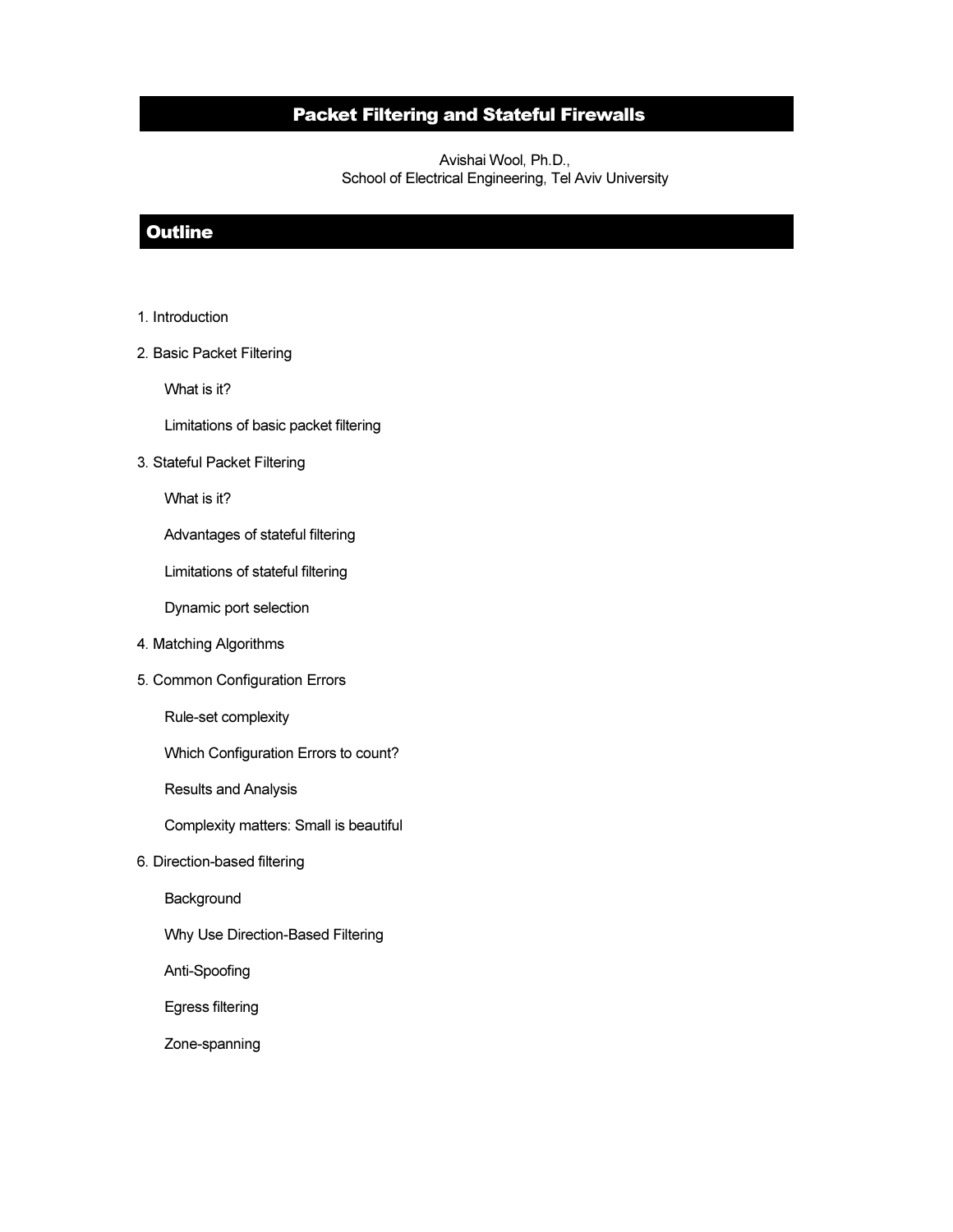Usability Problems with Direction-Based Filtering

7. Advanced Firewall Management

Higher-level configuration

Firewall Analysis

Bibliography

Books

**Web Resources** 

**Articles** 

### Keywords:

Packet filtering, Stateful filtering, Firewalls, Packet Matching, Packet Classification, Firewall Configuration, Firewall Policy, Firewall Useability

# **Abstract**

The firewall is a crucial component in the defense mechanisms of every network that is connected to the Internet. In this chapter we shall first survey what firewalls are, what it means for them to be "stateful", and why this is important to the organization's security. Then we shall go into some more advanced material: How firewalls work "under the hood", how poorly configured typical firewalls are, why spoofing attacks are so difficult to combat at the firewall, and finally we discuss some recent research directions concerning firewall management.

## 1. Introduction

The Internet is like a system of roads that transport packets of data from one computer network to another, using the TCP (Transmission Control Protocol)/Internet Protocol (IP) protocol suite. However, not all IP traffic is welcome everywhere. Most organizations need to control the traffic that crosses into and out of their networks: to prevent attacks against their computer systems, to prevent attacks originating from their network against other organizations, to prevent attacks originating from inside of the organization against other parts of the organization [insider threat - i.e. an employee in Finance trying to get into the Human Resources Department network], and to conform with various policy choices. The firewall is the primary control point for these tasks. It is typically the first filtering device that sees IP packets that attempt to enter an organization's network from the outside, and it is typically the last device to see an exiting packet. It acts like the security guard at the entrance to a building: It is the firewall's job, using the **policy** it is configured to use, to make a filtering decision on every packet that crosses it: either to let it pass, or to drop it.

In order for the firewall to perform its job, several conflicting issues need to be addressed: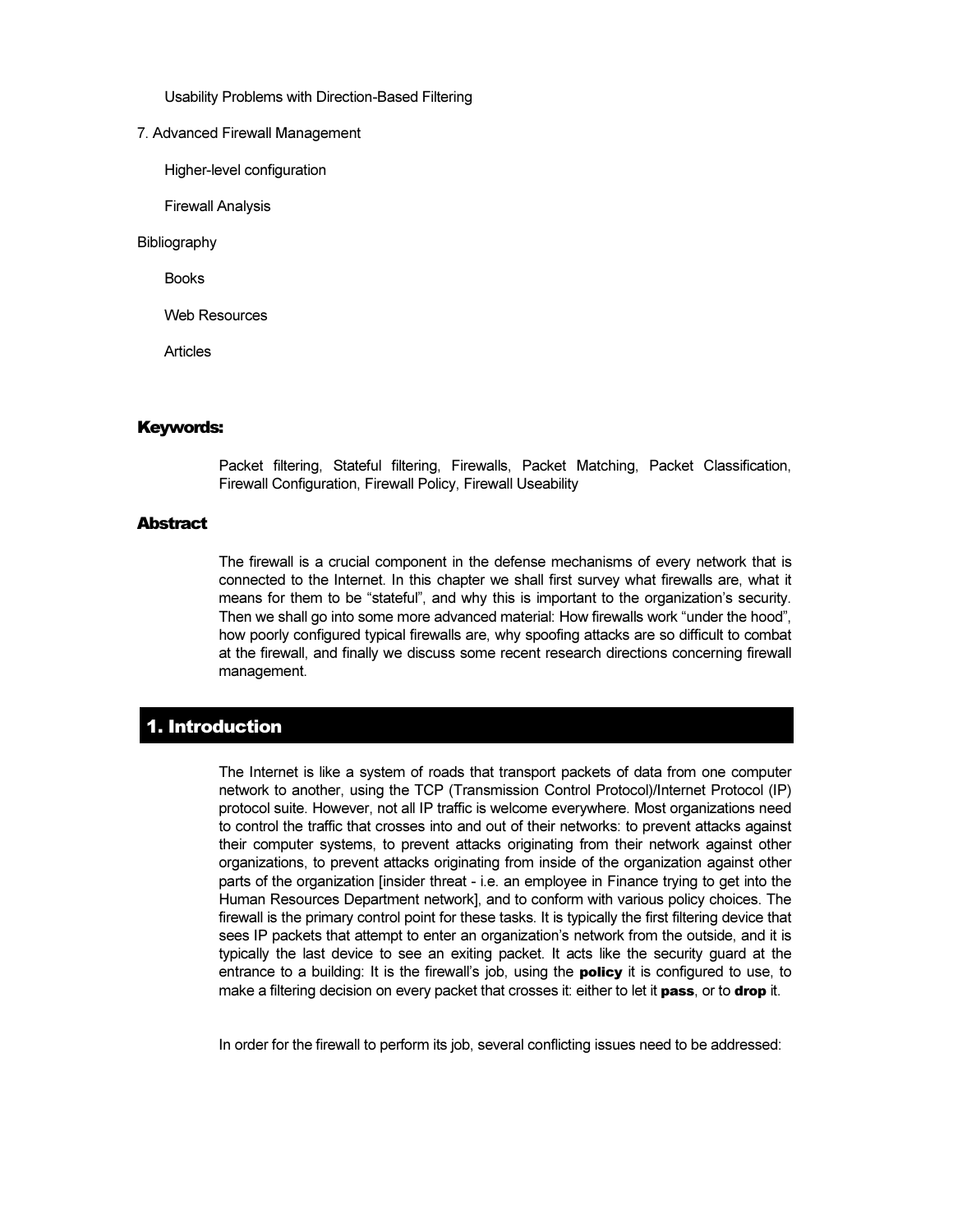- 1. The firewall must be able to **observe all the traffic**: Obviously, a firewall cannot control traffic that bypasses it.
- 2. The firewall must be able to **differentiate** between various types of traffic, and apply the appropriate filtering decisions.
- 3. The firewall must work fast enough so that it does not become a bottleneck.

### Observe all traffic

To address the first issue, a firewall needs to be placed at a **choke point** on the network, through which all controlled traffic has to travel. In a typical setup the firewall is connected to the communication line going to the organization's Internet Service Provider (ISP). If the organization is large, with multiple Internet connections, there should be a firewall attached to each connection. The only way to ensure that unauthorized traffic cannot bypass the firewall is by an administrative policy, that forbids adding Internet connections without authorization.

### **Differentiate**

The firewall must be able to distinguish between packets that conform to the corporate policy (and should be let through), and the rest (which should be dropped). For this, the policy needs to be encoded in a language that the firewall's software can understand. This encoding is usually done via a sequence of **rules** that describe various cases. The sequence of rules is usually called a rule-base. A rule-base has to have a policy decision for every possible type of packet the firewall will ever encounter: this is usually done by listing all the special cases, followed by a catch-all default rule. The default rule should implement a safe stance of "what is not explicitly allowed should be dropped": almost all firewalls have such a default "out of the box", but some exceptions do exits  $-$  in which case the administrator needs to add a safe default rule manually.

Each rule makes reference to values that distinguish one packet from another. The common match fields in firewall rules refer to a packet's source and destination IP addresses, protocol, and source and destination port numbers. These are fields that appear in a packet's IP header, or in the TCP/UDP headers as appropriate. However, some firewalls look deeper into the packet, and are able to interpret the semantics of specific protocols like SMTP (email), HTTP (web browsing) etc. Most firewalls are also capable of filtering based on a packet's **direction**: which network interface card the packet is crossing, and whether the packet is crossing the interface from the network into the firewall ("inbound") or vice versa ("outbound").

Most firewalls implement first-match semantics: This means that the firewall tries to match a packet against all the rules in the rule-base, in sequence. When if it finds the first rule that that matches all the match fields in the packet, it stops, and makes the filtering decision according to that rule. Therefore, more specific rules need to be listed higher up in the rule-base.

### Work fast

Packet matching in firewalls involves matching on many fields from the TCP, UDP, and IP packet header . With available bandwidth increasing rapidly, very efficient matching algorithms need to be deployed in modern firewalls, to ensure that the firewall does not become a bottleneck. There is an inherent tradeoff between speed and differentiation capabilities: a firewall that looks deeper into each packet spends more time on it. The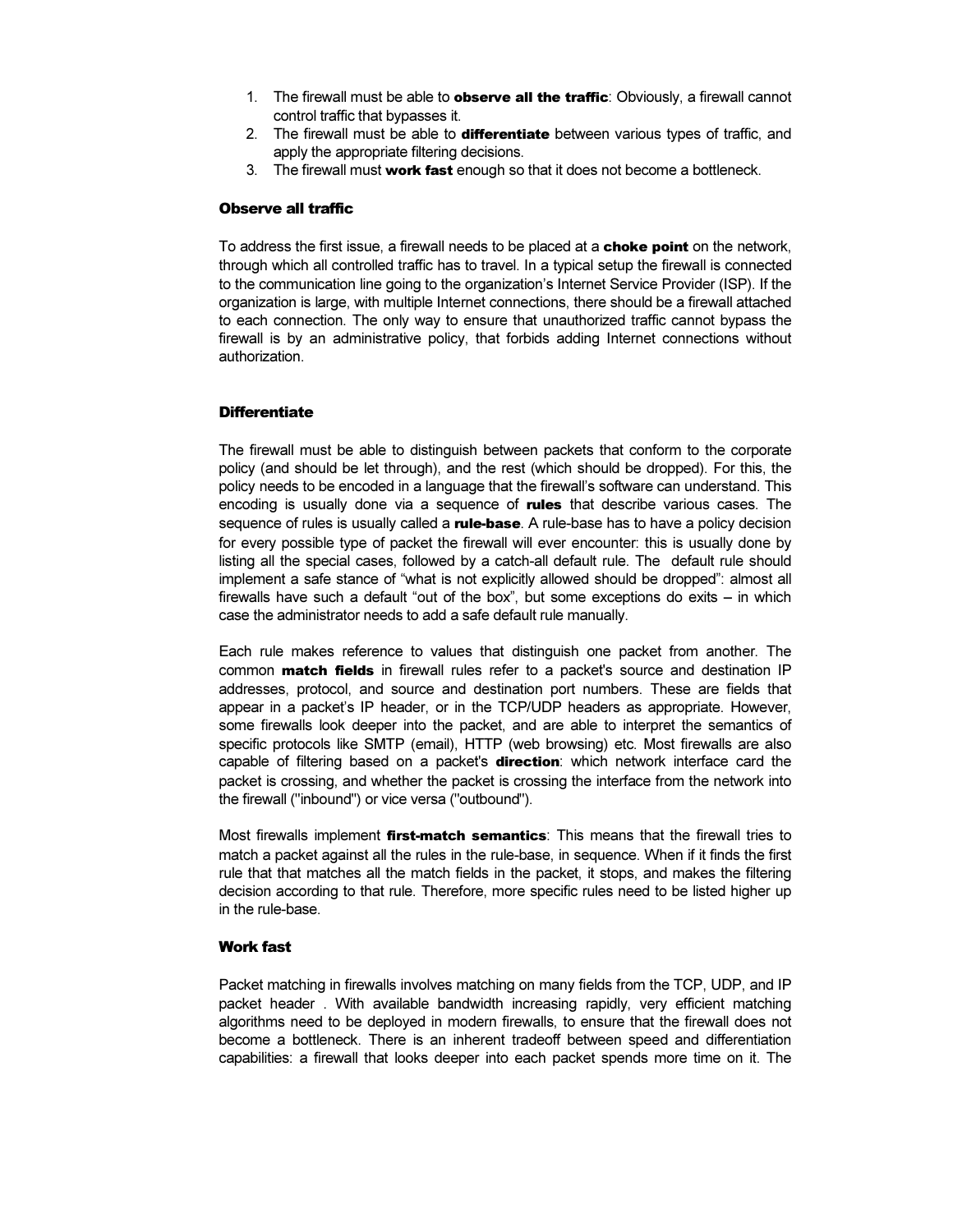standard solution, that practically all firewalls adopt, is to start with the basic five fields (protocol number, source and destination IP addresses, and source and destination port numbers). The advantage of these five fields is that they are in fixed positions in the packet headers, their contents are standardized and simple, and they describe a packet fairly well: the IP addresses show where the packet is going and where it's coming from, and the combination of protocol and port numbers show what the packet is trying to achieve. The combination of protocol and port numbers is called a service: From a firewall's perspective, the HTTP service is defined by protocol=TCP, destination port=80, and any source port. Beyond these five basic fields, there is a great variability between vendors and configuration choices, since looking deeper into the packets is servicedependent and often computationally expensive. Common solutions offload the service dependent filtering to additional dedicated machines that are situated behind (or next to) the firewall: e. g. , an e-mail filter that scans for viruses, an http filter that strips Java applets and mal-formed URLs, etc.

# 2. Basic Packet Filtering

### What is it?

Most first generation firewalls used **basic packet filtering**. Basic packet filtering means that

- 1. The firewall keeps no **state**. The filtering decision is made separately for every packet, and does not take into account any earlier decisions made on related packets.
- 2. The filtering decision is based only of the five basic fields: Source and Destination IP addresses, Protocol, and Source and Destination Port numbers (for protocols that have port numbers).

The typical actions that a basic packet filter can take are:

- 1. Pass: let the packet through
- 2. Drop: do not forward the packet. No indication is sent back to the sender.
- 3. Reject: Same as Drop, except that a special ICMP packet is sent back to the sender informing it that the packet was filtered.

In addition, it is usually possible to log the action: write an entry in a log file with the details of the packet, the decision, the rule that caused the decision, etc. Logging is very useful for debugging, and for identifying concentrated attacks. However, logging should be used with care, as it can be very expensive: disk-write rates are orders of magnitude slower than network transmission rates. When the network is subjected to a Denial-of-Service (DoS) attack, and the firewall is bombarded with packets that are being dropped, the firewall itself may crash under the load if it attempts to log too many of the packets.

Basic packet filtering can still be found in free firewalls like iptables/netfilter [Net] and IPFilter [IPF] in their standard configuration, and also in routers that implement access-lists. However, such "pure" packet filters are becoming rare: netfilter can be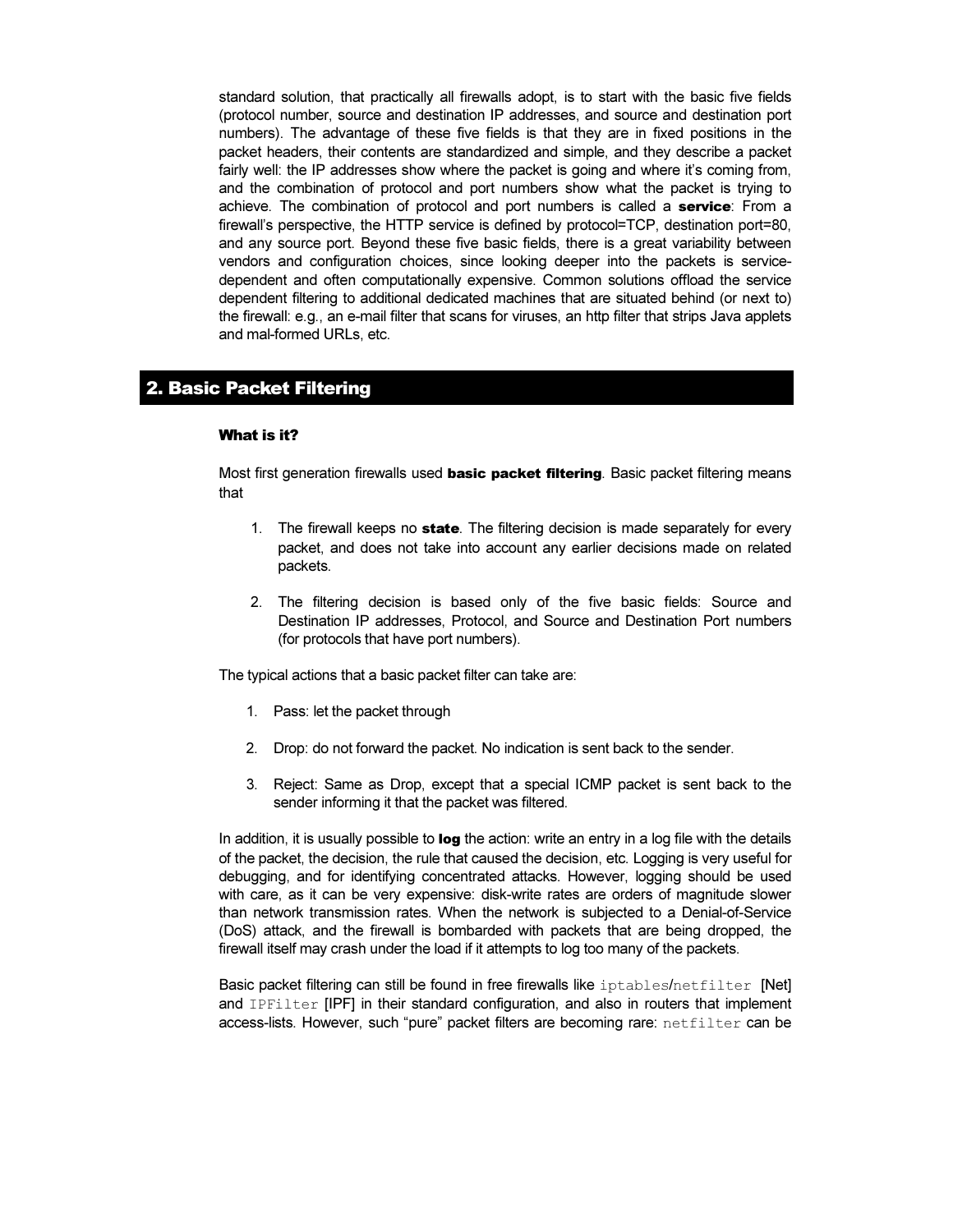used with the conntrack module which is stateful, and Cisco provides add-on modules that make their access control lists stateful as well.

### Limitations of basic packet filtering

Most of the useful Internet services are bi-directional: data is sent from one computer to another, and responses (return traffic) are sent back. This is always the case for TCPbased services  $-$  at the very least, every TCP packet must be acknowledged by its recipient. For the sake of simplicity, in this section we shall focus on TCP traffic. Obviously, for a bi-directional service to work correctly, both traffic directions have to be allowed to cross the firewall.

The combination of packets going in both directions is called a TCP flow. There is always one endpoint (computer) that initiates a flow (sends the first packet) – this endpoint is called the client, and the other is called the server. A TCP flow is characterized by four attributes: the IP addresses of the two endpoints, and the two ports being used. However, the specification of a TCP service typically only identifies the destination port. For example, a telnet connection is almost always on TCP port 23. So a typical telnet server listens on port 23. However, a telnet *client* may use any port number on its endpoint – and typically, this port number is chosen dynamically at run time, and is essentially unpredictable. If the firewall is a basic packet filter, the un-predictability of the client's port number makes it almost impossible to let the flow cross the firewall without introducing risky side effects.

To illustrate the problem, let us continue with the telnet example. Suppose we want to allow a telnet flow between a client at IP address 1.1.1.1 and a server at 2.2.2.2. Assume further that the client is inside the organization's network, and the server is outside. Clientto-server packets look like this:

Source IP=1.1.1.1, Destination IP=2.2.2.2, Source Port=NNN, Destination Port=23

where NNN is an arbitrary number selected by the client. On the other hand, return traffic, from the server to the client, swaps IP addresses and port numbers, and looks like this:

Source IP=2.2.2.2, Destination IP=1.1.1.1, Source Port=23, Destination Port=NNN

(for the same port number NNN). Now consider this flow from the firewall's point of view. The person writing the rules to allow this flow knows the endpoints' IP addresses, and knows that the telnet port is 23. But she does not know the client's source port (NNN), which is selected dynamically at run time. So to allow both directions of traffic through the firewall, she needs to write two basic filtering rules:

- 1. Permit TCP packets from 1.1.1.1, to 2.2.2.2, with Any source port and destination port 23.
- 2. Permit TCP packets from 2.2.2.2, to 1.1.1.1, with source port 23 and Any destination port.

Unfortunately, rule 2, which matches packets based on their source port, is extremely risky. Remember that the source port is under the packet sender's control. An attacker on machine 2.2.2.2 can craft packets with source port 23, destination IP 1.1.1.1, and a destination port of his choice. Packets crafted this way will cross the firewall because they match the second telnet rule – and then access a non-telnet port! Thus, we see that basic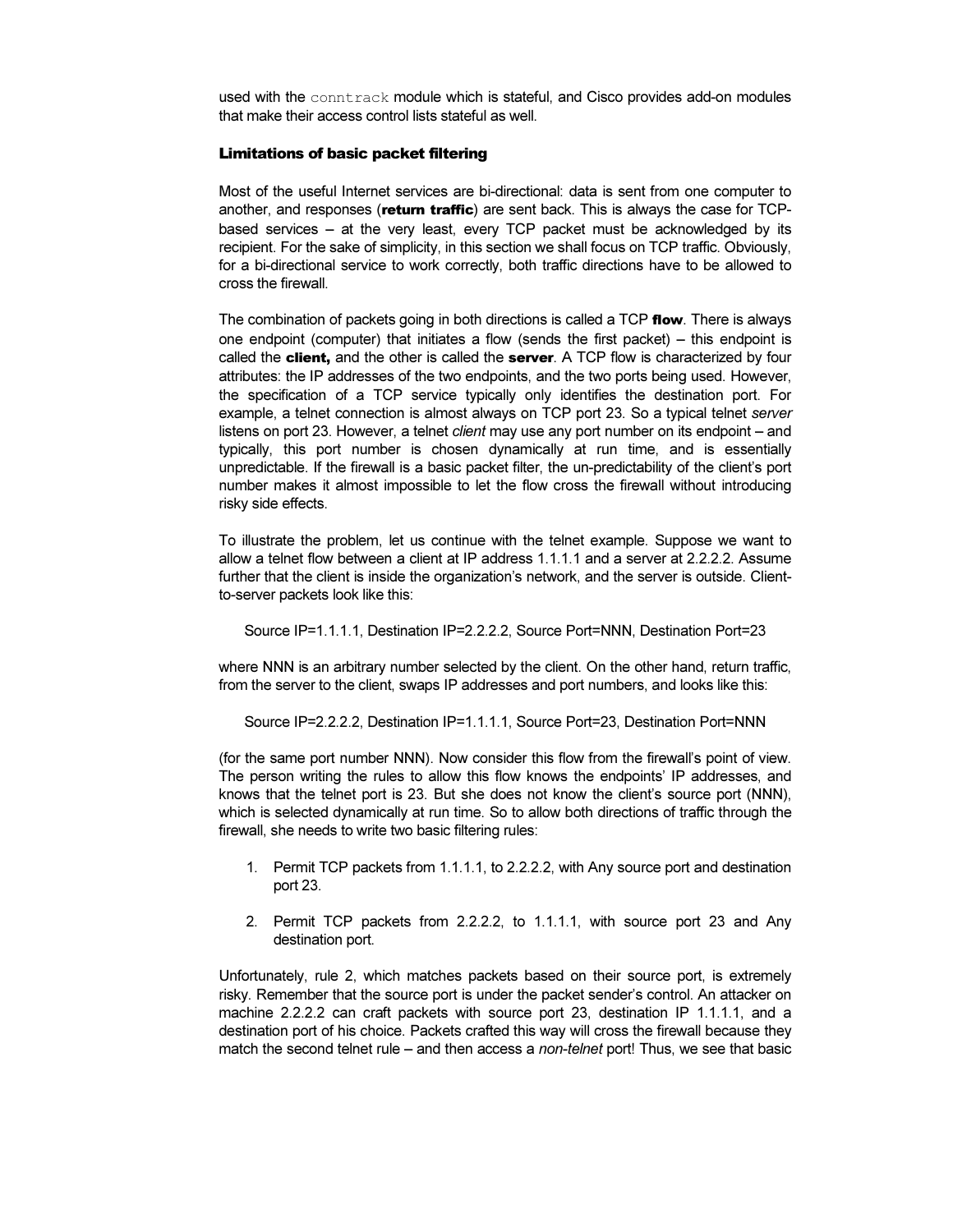filtering rules that are intended to allow outbound telnet, also allow inbound TCP on any destination port as a side effect.

This type of risk is unavoidable for a basic packet filter. Since the firewall does not keep state, it doesn't "remember" whether a telnet flow is already established, and what source port number the client selected. Thus, the firewall has to rely on source-port filtering – which, as we just saw, is unreliable and risky.

Therefore, essentially all modern firewalls go beyond basic packet filtering, and are stateful. Stateless filtering can still be found, e.g., in routers, but these devices should not be perceived as "real" firewalls and should only be used in relatively safe environments, such as within an organization's internal network, to separate departments from each other.

# 3. Stateful Packet Filtering

#### What is it?

To address the limitations of basic packet filtering, practically all the firewalls on the market nowadays are stateful. This means that the firewall keeps track of established flows, and all the packets that belong to an existing flow, in both directions, are allowed to cross the firewall.

To do this, the firewall keeps an entry, in a **cache,** for each open flow. When the first packet of a new flow is seen by the firewall (this is the so-called SYN packet in a TCP flow), the firewall matches it against the rule-base. If there is a rule that allows the packet across, the firewall inserts a new entry into the cache. This entry includes both endpoints' IP addresses, and, importantly, both port numbers. The port number information was not fully known when the administrator wrote the rules – however, when the flow is being set up, both port numbers are known, since they are listed in the packet's TCP header.

When a subsequent packet reaches the firewall, the firewall checks whether an entry for the flow it belongs to already exists in the cache. If the flow is listed in the cache  $-$  the packet is allowed through immediately. If no such flow exists, then the packet is matched against the rule-base, and is handled accordingly.

When the flow is torn down (triggered by a so-called FIN packet), the firewall removes the cache entry, thereby blocking the flow. Typically the firewall also has a timeout value: if a flow becomes inactive for too long, the firewall evicts the entry from the cache and blocks the flow.

Therefore, we see that the first packet of a flow effectively opens a hole in the firewall, and the cache mechanism allows the return traffic to go through this hole.

#### Advantages of stateful filtering

The main advantage of a stateful firewall is that it is inherently more secure. The firewall administrator no longer needs to write broad (and insecure) source-filtering rules to allow the return traffic: She only needs to list the attributes of the flow's first packet in the rulebase, and the cache mechanism takes care of the rest. The hole that is created is only large enough for this particular flow, and does not introduce side effects. Furthermore, the hole is temporary: Once the flow is torn down, the hole is closed.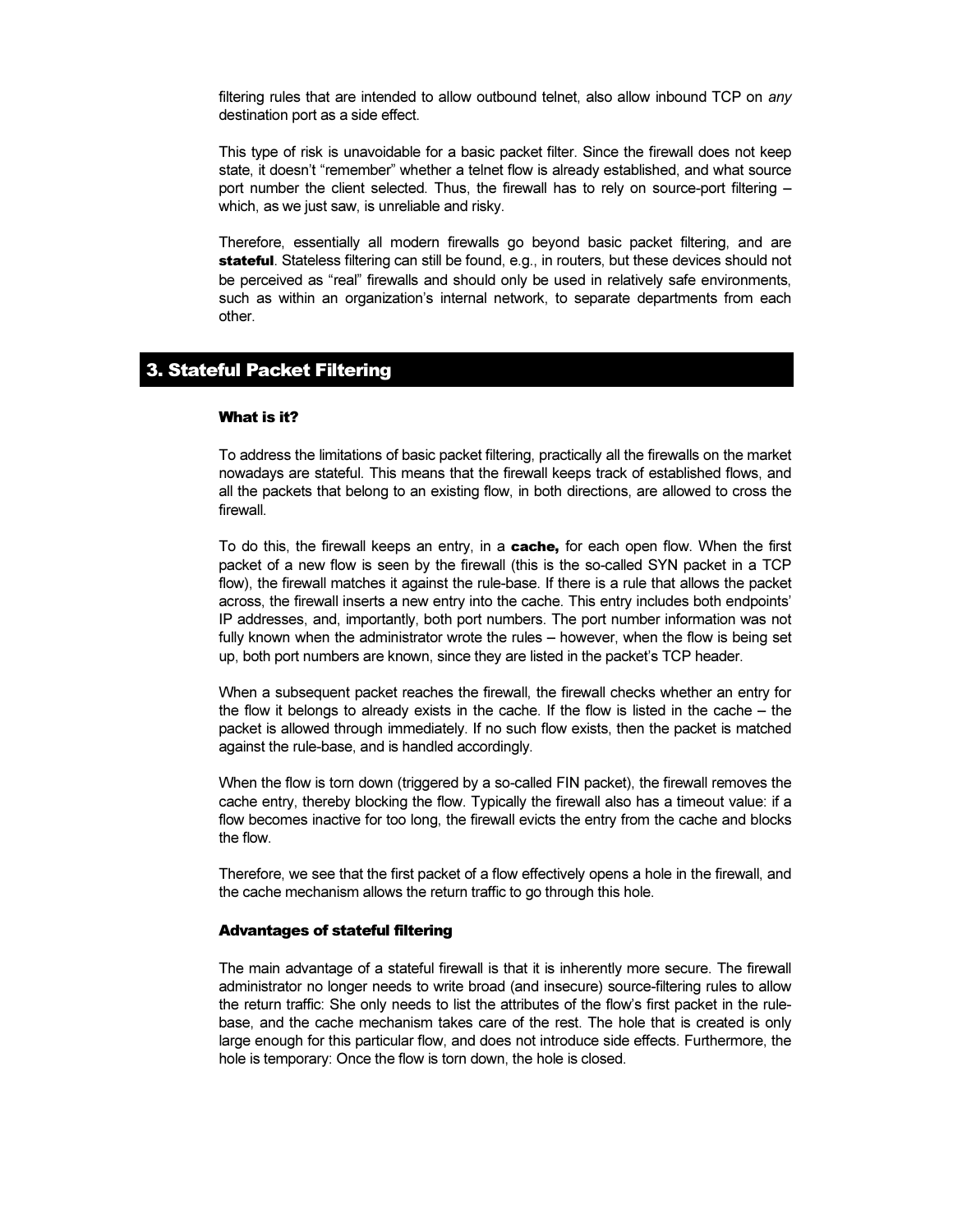An additional benefit is that the rule-base is shorter: A single rule is enough to describe a flow, whereas a basic packet filter needs 2 rules for the same flow. Writing and managing fewer rules mean less work for the administrator and fewer chances to make mistakes.

Finally, this mechanism provides a significant performance boost. With appropriate data structures, a cache lookup can be made very efficiently, e.g., by using a hash-table or search tree. Matching a packet against the rule-base is usually a much slower operation (although, as we shall see in the Matching Algorithms section, it does not have to be slow).

#### Limitations of stateful filtering

An established flow is allowed through the firewall only as long as it has an entry in the cache. Therefore, if the cache entry is removed while the flow is still active – all remaining traffic will be dropped, and the connection will break. This can happen in two common situations:

- Cache table overflow: the cache table grows dynamically, as more connections are activated concurrently. A firewall protecting a busy network may need to keep hundreds of thousands of established flows in its cache. If the firewall does not have sufficient memory and the cache overflows its capacity, then the firewall will start evicting cache entries, causing connections to drop. Note that causing a cache table overflow can be a type of "Denial of Service (DoS)" attack: If an attacker floods the firewall with connections, the firewall would drop legitimate network connections. ]
- Time-out too short: As we noted above, the cache entry is removed when a flow is intentionally torn down  $-$  and also if it is inactive for more than a certain time. If the timeout period is set too short, then the cache entry may be evicted simply because the flow was quiet for too long. Firewalls typically have sensible default values for their timeout parameters, but occasionally a connection is dropped for this reason: a typical example is a telnet or ssh connection, which sends no traffic if the person at the terminal stops typing. For this reason, well designed ssh clients use the protocol's "NOOP" packets to keep the connection alive even if the user stops typing. This is a sensible feature for any protocol that needs to cross a firewall.

### Dynamic port selection

As we noted before, a firewall identifies a service based on the port numbers it uses. Implicit in this mechanism is the assumption that the port numbers, at least on the server side, are fixed and known in advance to the firewall administrator. Unfortunately, this assumption is not universally true.

There exist services, which we shall call **multi-channel services**, which dynamically select both the server and client ports numbers. Most streaming audio services work this way, and so does the very common FTP (file-transfer protocol). A typical multi-channel service has a control channel that uses a fixed port number (e.g., TCP port 21 for FTP). Within the application-layer protocol running over the control channel, the communicating hosts dynamically agree on a port number for a data-channel, over which they transfer the bulk of their data.

To support such services, the firewall is forced to parse the application-layer protocols, keep additional state for such connections, and dynamically open the ports that were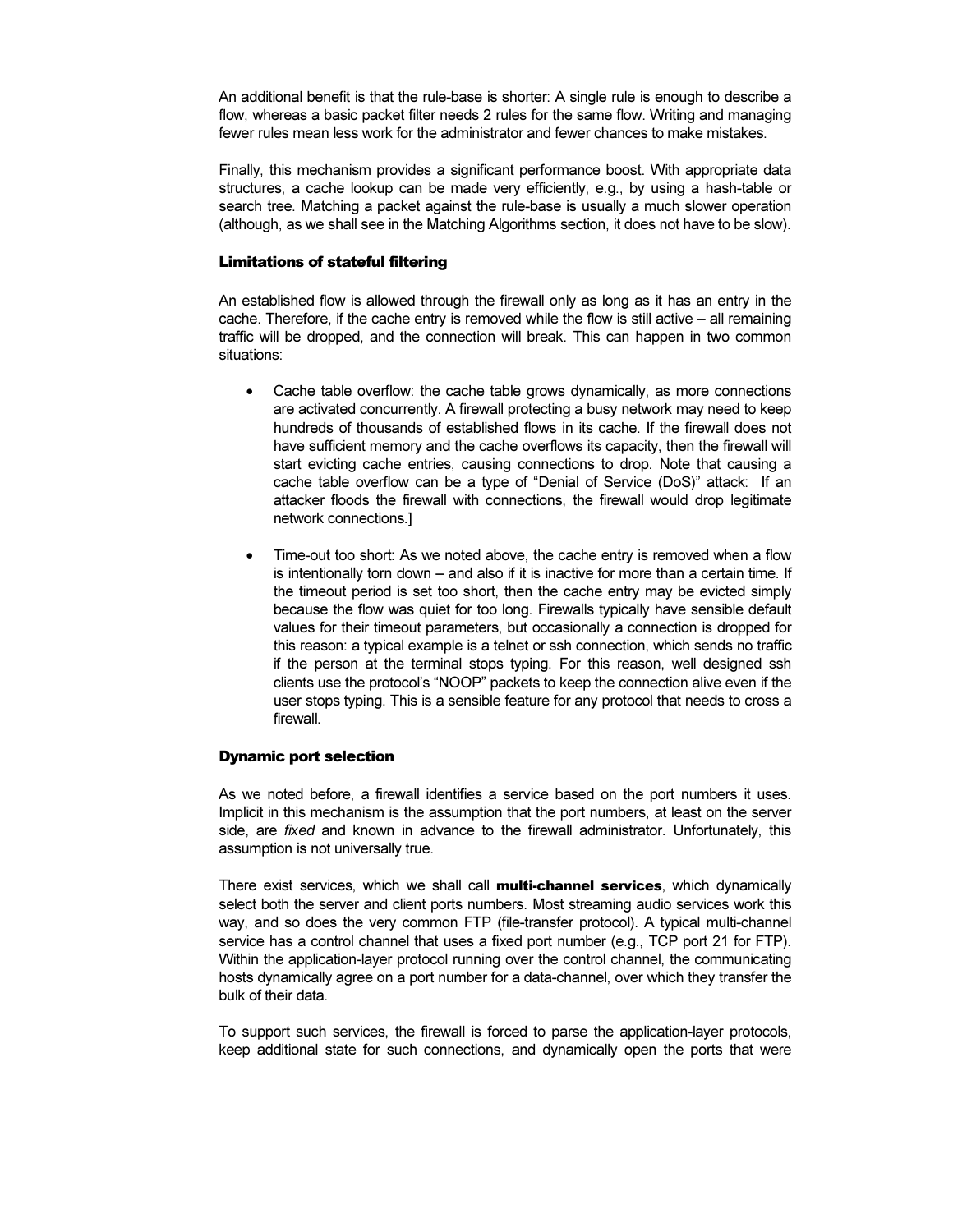negotiated. This usually means that the firewall vendor needs to add special program code to handle each multi-channel service it wishes to support: it is not something that the firewall administrator can add on her own by adding rules to the rule-base.

# 4. Matching Algorithms

This section discusses the internal algorithmics of firewalls, and assumes some mathematical background. Readers who are primarily interested in using and configuring firewalls may skip this section.

As we saw already, most modern firewalls are stateful. This means that after the first packet in a network flow is allowed to cross the firewall, all subsequent packets belonging to that flow, and especially the return traffic, is also allowed through the firewall. This statefulness is commonly implemented by two separate search mechanisms: (i) a slow algorithm that implements the ` `first match' ' semantics and compares a packet to all the rules, and (ii) a fast state lookup mechanism that checks whether a packet belongs to an existing open flow.

In many firewalls, the slow algorithm is a naive linear search of the rule-base, while the state lookup mechanism uses a hash-table or a search-tree. This is the case for the opensource firewalls pf  $[PI]$  and iptables / netfilter  $[Net]$ . Note that this two-part design works best on long TCP connections, for which the fast state lookup mechanism handles most of the packets. However, connectionless UDP and ICMP traffic, and short TCP flows (like those produced by HTTP  $V1.0$ ), only activate the "slow" algorithm, making it a significant bottleneck. The rest of this section explores how this "slow" packet matching algorithm.

Here is a mathematical way of looking at the firewall packet-matching problem: Given a packet, find the first rule that matches it on d fields from its header. Every rule consists of set of ranges [ $l_{b}$ r] for i=1,…,d, where each range corresponds to a field in a packet header. The field values are in  $0 \leq I_{i} r_{i} \leq U_{i}$ , where  $U_{i} = 2^{32}$ -1 for 32-bit IP addresses,  $U_{i} = 65535$ for 16-bit port numbers, and  $U_i = 255$  for 8-bit ICMP message type or code. Note that we are assuming that the field values are all numeric, which is reasonable for header fields but less so for data within the packet payload. The number of fields to be matched (d) in this representation is typically  $d=4$  (for TCP, UDP, and ICMP protocols) or  $d=2$  if the matching is limited to IP addresses when the protocol does not have (or does not expose) any port numbers (e.g., when filtering encrypted IPSec traffic)

Viewed this way, we can give the packet-matching problem a geometric interpretation. Each packet is a point in d-dimensional space: each header field corresponds to a dimension. Each rule is now a d-dimensional "box", and we have N such boxes (rules), that may overlap each other, with a higher priority given to boxes (rules) which are listed first. Under this interpretation, the matching problem is now: find the highest priority box that contains a given d-dimensional point.

It is difficult for people to visualize 4-dimensional space. But in 2 dimensions the analogy is quite natural. Think of a plane, with the X-axis corresponding to the source IP address, and the Y-axis corresponding to the destination IP address. In this view, a rule is a rectangle: all points whose X value is in some range and whose Y value is in some other range. If one of the fields is a "don't-care", we just end up with a very wide (or very tall)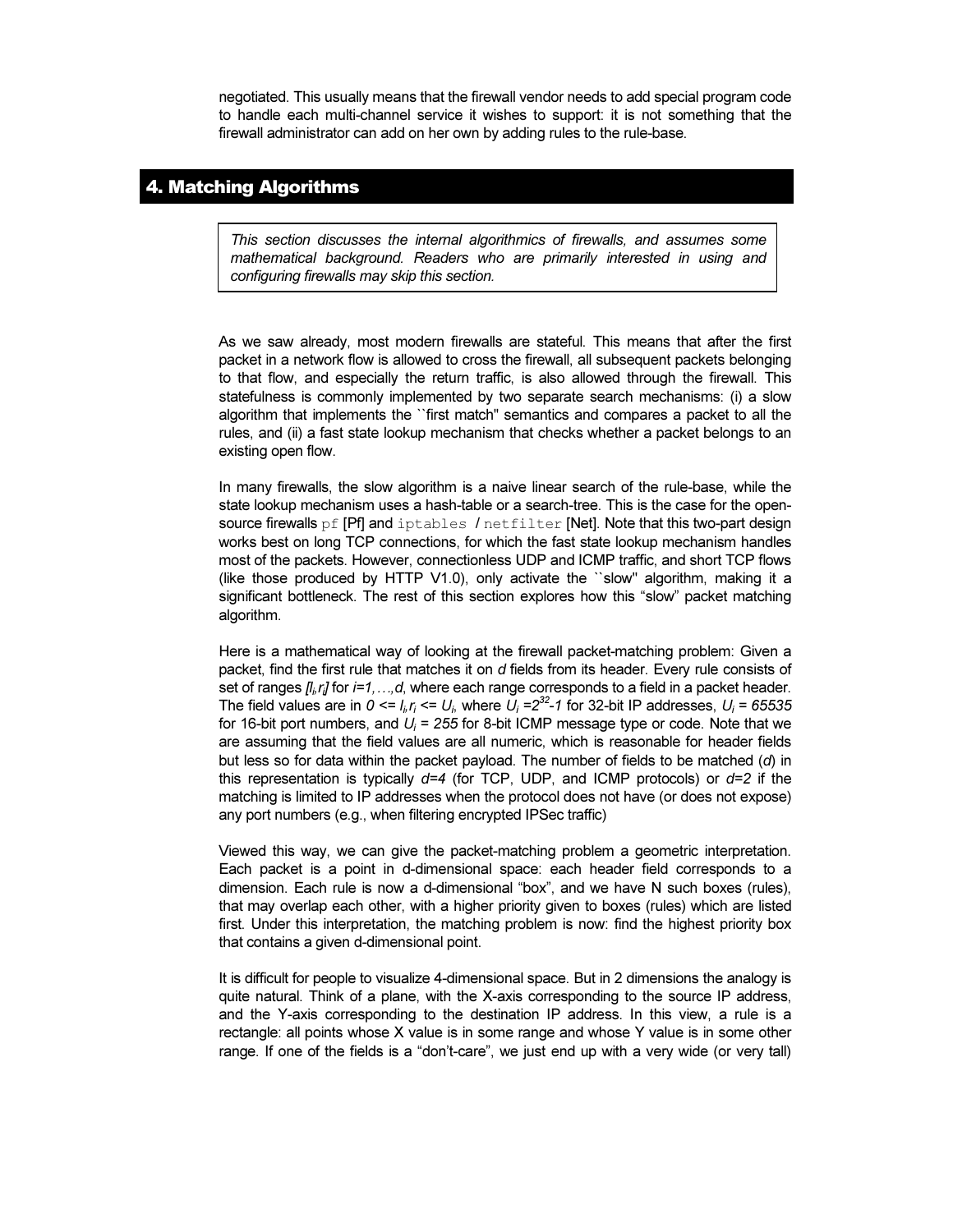rectangle. A rule-base with N rules now becomes a collection of overlapping rectangles. When 2 rectangles overlap, one hides parts of the other. Now think of all the "PASS" rules as having a white color, and all the "DROP" rules as having a black color. Viewed from above, the full set of N rectangles subdivides the plane into a patchwork of rectangles, and rectangle fragments (that are just smaller rectangles) – some white and some black. Given a particular point, with some X/Y coordinates (=source/destination IP addresses), which rectangle does it belong to, and what color is that rectangle? This is called a pointlocation problem.

Besides being elegant, this geometric view has great algorithmic importance. Computer scientists working in the field of computational geometry have studied point-location problems for several decades, and have come up with some very efficient algorithms. Some algorithms are limited to 2 dimensions, but there are algorithms that deal with arbitrary d-dimensional problems as well.

Usually, these algorithms have two parts: The first part preprocesses the colored patchwork plane into a data structure that supports fast searches. This is done once, when the rule-base is created. The size of the search data structure often grows rather large. The second part is a very fast lookup through the data structure. The search is done on every point lookup query (i.e., for every packet to be matched). Usually we do not care so much about how long the preprocessing takes, as long as it is "within reason". What we do care about are (1) getting blazingly-fast lookups, because the lookup rate has to be as fast as the rate of arriving packets; and (2) the size of the search data structure: if it is too large to fit in main memory, the filtering rate will drop rapidly because of disk accesses or page faults

One successful application of geometric algorithms to the firewall packet-matching problem can be found in [RW04]. As we mentioned above, stateful firewalls have a slow algorithm, that compares a packet to each rule in sequence, and then a fast state-lookup algorithm for open flows. In [RW04] the authors show that "slow" algorithms do not need to be slow. They demonstrated an algorithm (called GEM, for Geometric Efficient Matching) that does lookups in O(log N) time, and has an O(N<sup>4</sup>) search data structure size. More importantly, though, is that they implemented the algorithm as an extension to the Linux iptables firewall, and tested it. They showed that, e.g., on 5000-rule rulebases, the data structure only reached some 13MB, which easily fits into the main memory of modern computers. They report that the GEM algorithm sustained a matching rate of over 30,000 packets-per-second, with 10,000 rules, without losing packets, on a standard 2.4GHz PC running RedHat Linux 9.0. This is at least 10 times faster than the rate achieved by the regular  $iptables$ . The interested reader is referred to [RW04] and the references therein for further details.

# 5. Common Configuration Errors

The protection that firewalls provide is only as good as the policy they are configured to implement. Once a company acquires a firewall, a systems administrator must configure and manage it according to a security policy that meets the company's needs. Configuration is a crucial task, probably the most important factor in the security a firewall provides [RGR97].

Network security experts generally consider corporate firewalls to be poorly configured, as witnessed in professionally oriented mailing lists such as Firewall Wizards [FWW04]. This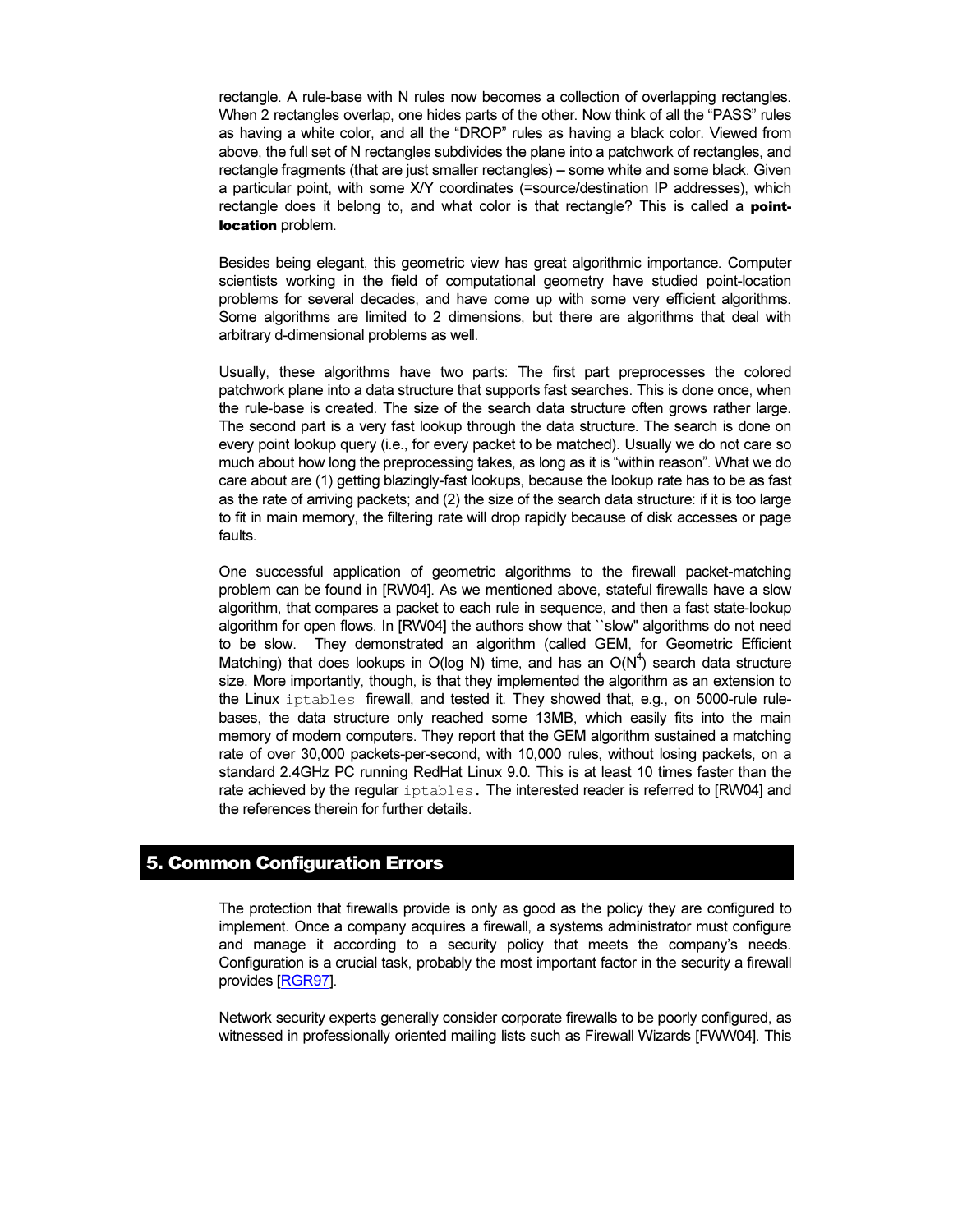assessment is indirectly affirmed by the success of recent worms and viruses like Blaster [Bla03] and Sapphire [Sap04], which a well-configured firewall could easily have blocked.

In this section we focus on rule sets for Check Point's FireWall-1 product (www.checkpoint.com), and specifically, on 12 possible misconfigurations that would allow access beyond a typical corporation's network security policy.

### Rule-set complexity

Firewall administrators are intuitively able to classify a rule set as "complicated" or "simple". To quantify this intuition into a concrete measure of complexity, [Wool04a] suggests the following measure of rule-set complexity:

 $RC = Rules + Objects + Interfaces(Interfaces-1)/2,$ 

where RC denotes rule complexity, Rules denotes the raw number of rules in the rule set, Objects denotes the number of network objects, and I nterfaces denotes the number of interfaces on the firewall. The rationale for this measure is as follows: counting the number of rules is obvious; Adding the number of objects is useful because a Check Point rule can refer to a great number of network objects (subnets and groups of these) which significantly increase its complexity: Finally, if the firewall has *i* interfaces then the number of different interface-to-interface paths through the firewall is  $i(i-1)/2$ , and the number of paths increases the complexity of the rule-base.

### Which Configuration Errors to count?

To quantify the quality of a firewall configuration, we must define what constitutes a configuration error. In general, the definition is subjective, since an acceptable policy for one corporation could be completely unacceptable for another. [Wool04a] counted as errors only those configurations that represented violations of well-established industry practices and guidelines [ZCC00, CBR03]. Note that these are not the only dangerous configuration mistakes an administrator may make – many others are possible. The misconfigurations listed here should only serve as a baseline of things to avoid, rather than an exhaustive list. The following 12 items counted as configuration errors:

1. No stealth rule. To protect the firewall itself from unauthorized access, it is common to have a "stealth" rule of the form: "From anywhere, to the firewall, with any service, drop." The absence of such a rule to hide the firewall counted as a configuration error.

2-4. Check Point implicit rules. Besides the regular user-written rules, the Check Point FireWall-1 GUI has several checkboxes that produce implicit rules. These rules control both the Internet's domain name service (DNS), separately over TCP and UDP, and the Internet control message protocol (ICMP). However, the implicit rules are very broad, basically allowing the service at hand from anywhere to anywhere. Since DNS is one of the most attacked services [SANS03] writing narrow, explicit rules for it is more secure. Likewise, with any-to-any I CMP, attackers can scan the internal net and propagate worms like Nachi/Welchia. Each of the three possible implicit rules—DNS-TCP, DNS-UDP, and ICMP—counted as one error.

5. Insecure firewall management. Access to the firewall over insecure, unencrypted, and poorly authenticated protocols—such as telnet, ftp, or x11 counted as one error.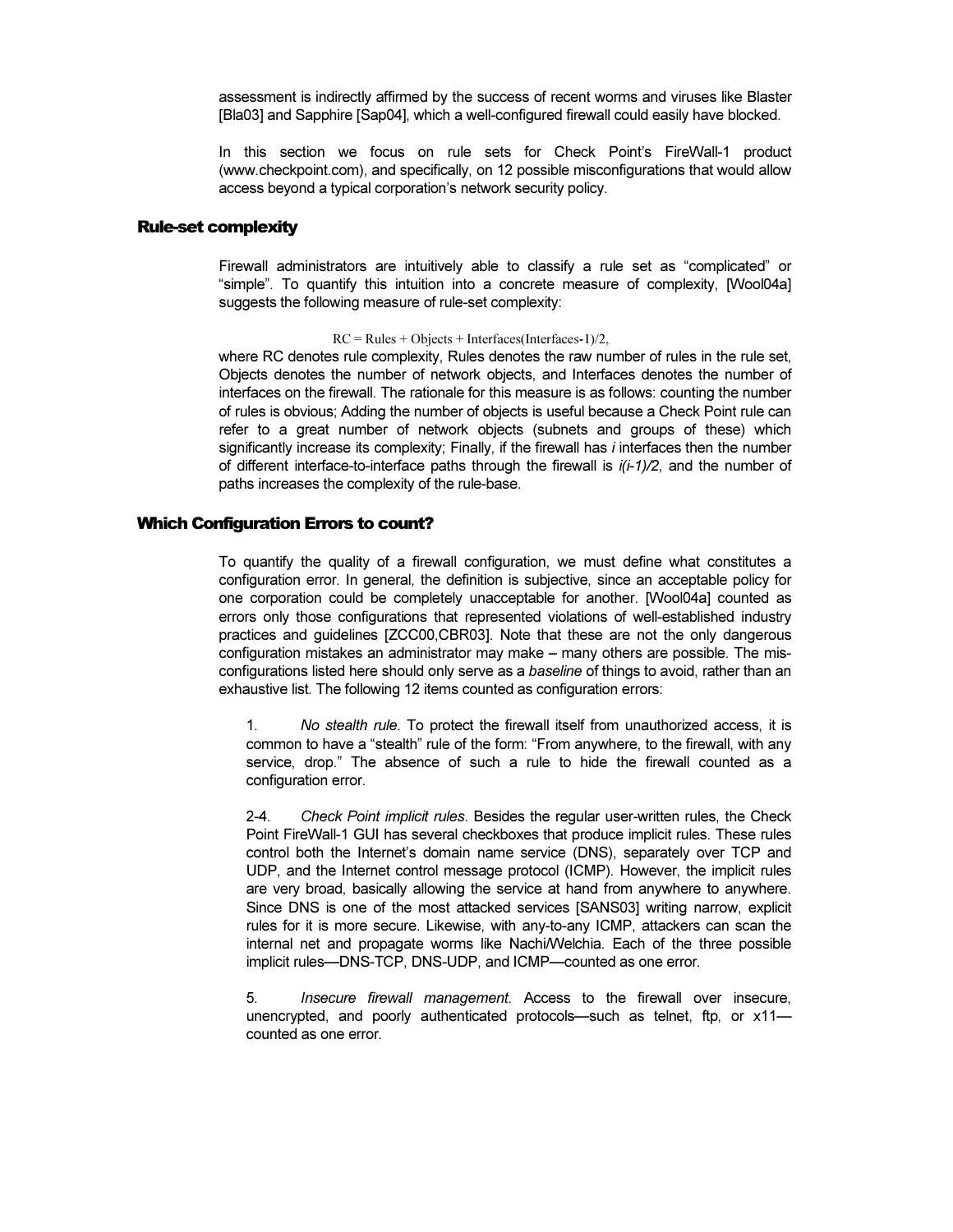6. Too many management machines. Firewalls should be managed from a small number of machines. Allowing management sessions from more than five machines was counted as a configuration error. While this threshold is somewhat subjective, most experts agree that it is reasonable.

7. External management machines. An error was counted if machines outside the network's perimeter could manage the firewall. The preferred way for administrators to manage the firewall from home is from the "inside" through a virtual private network.

8. NetBIOS service. NetBIOS is a set of services that Microsoft Windows operating systems use to support network functions such as file and printer sharing. These frequently attacked services are very insecure [SANS03]. Allowing any NetBIOS service to cross the firewall in any direction counted as an error.

9. Portmapper/Remote Procedure Call service. The portmapper daemon assigns TCP ports to implement RPC services, a Unix mechanism that has a long history of being insecure. Among other services, RPCs include the Network File System protocol, which potentially exposes all the organization's file system. Allowing traffic to the portmapper (TCP or UDP on port 111) counted as an error.

10. Zone-spanning objects. A Check Point network object is a named definition of a set of IP addresses. Zone-spanning objects include addresses that reside on more than one "side" of the firewall—for example, some IP addresses internal to the firewall and others external. Note that a firewall with more than two interfaces has more than just an inside and an outside – each interface defines another "side". Zone spanning objects cause many unintended consequences when used in firewall rules. For example, when administrators write a rule, they usually assume that the object is either internal or external, and this assumption affects how they write the rule. Zonespanning objects break this dichotomy—with disastrous results. Any use of zonespanning objects in the rule set counted as an error.

11. "Any" service on inbound rules. Allowing "Any" service to enter the network is a gross mistake, since "Any" includes numerous high-risk services, including NetBIOS and RPC services. Allowing such access was counted as an error.

12.  $\frac{a}{2}$  "Any" destination on outbound rules. Because internal users typically have unrestricted access to the Internet, outbound rules commonly allow a destination of "Any." Unfortunately, firewalls commonly have more than two network interfaces. The typical usage of a third interface is to attach a DeMilitarized Zone (DMZ): a subnet dedicated to the corporation's externally-visible servers. In such cases, free Internet access also gives internal users free access to the servers in the DMZ Worse, it often allows the DMZ servers free access to the internal network, because the predefined "Any" network object is inherently zone-spanning (See the Direction-based Filtering section). Therefore, allowing such access counted as an error.

Item 12 is probably the most subjective error counted. It is possible to safely use a destination of "Any" by carefully adding other rules that restrict the unwanted access. Nevertheless, finding "destination = Any" outbound rules in a firewall audit should, at least, raise a warning flag.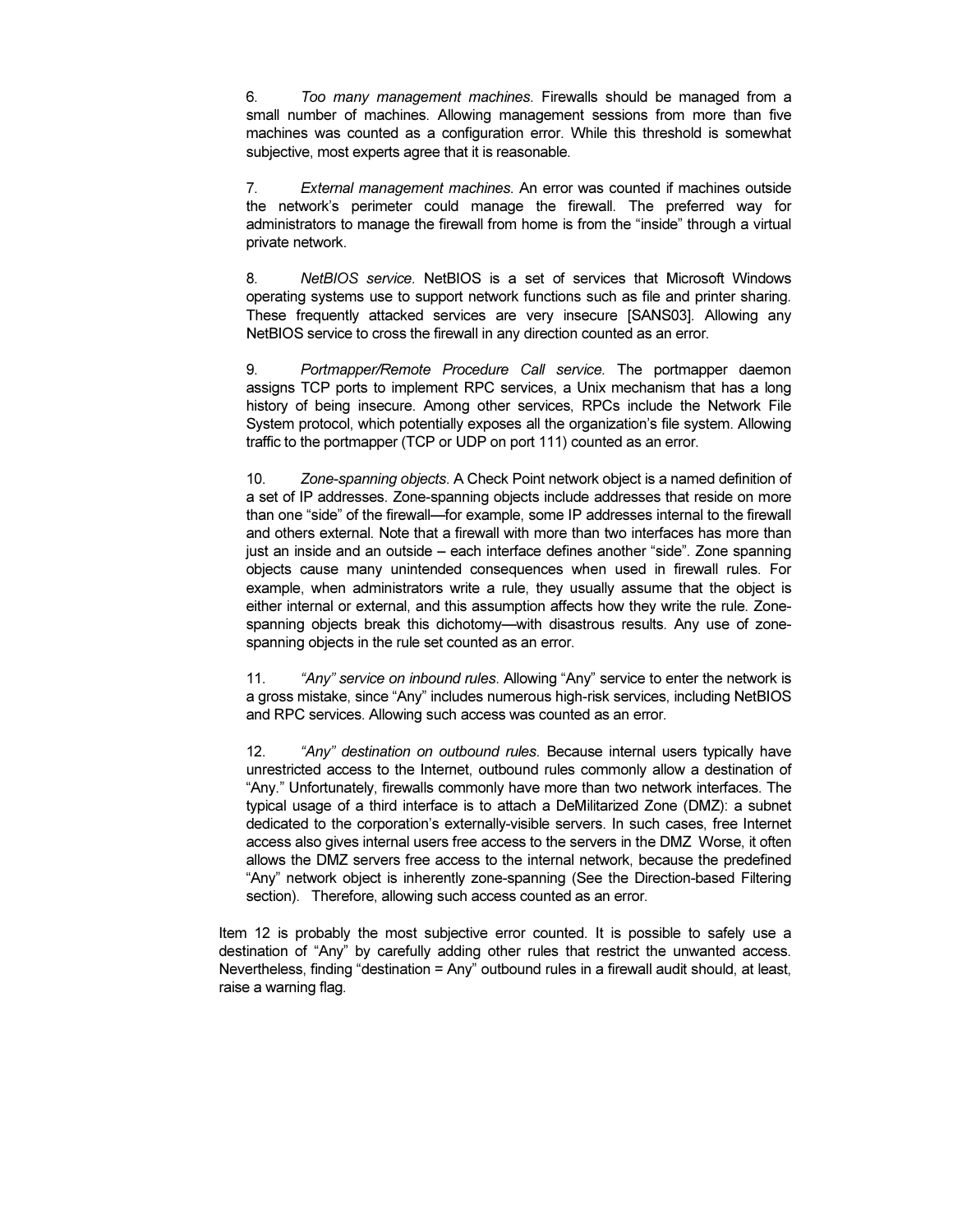### Results and Analysis



• Figure 1 Distribution of configuration errors.

Figure 1 shows the raw distribution of configuration errors reported in [Wool04a], based on a survey of real corporate firewall configurations. The results can only be characterized as dismal. Most of the errors appeared in most of the firewalls studied: in fact, nine of the 12 errors appeared in more than half the firewalls.

Even if we discount the two most frequent errors (items 10 and 12), which may be somewhat controversial, the results show that almost 80 percent of firewalls allow both the "Any" service on inbound rules (item 11) and insecure access to the firewalls (item 5). These are gross mistakes by any account. In fact, only one of the firewalls exhibited only a single misconfiguration. All the other firewalls could have been easily penetrated by both un sophisticated attackers and mindless automatic worms.

#### Complexity matters: Small is beautiful

The study in [Wool04a] examined several possible factors that influence the distribution of configuration errors. The study found that the firewall's operating system was mostly irrelevant, and that later firewall software versions had slightly fewer mistakes. However, the most significant factor was shown to be the firewall rule-set's complexity, as quantified by the RC measure.

Figure 2 shows a scatter plot of the number of errors versus RC. The RC measure showed a wide range in complexity values. The average RC was 1,121, the lowest value was 30, and the highest was an astonishing 8,521. While the plot is fairly sparse, the empty lower-right quadrant indicates that there are no good high-complexity rule sets. The only reasonably well-configured firewalls—three errors or less—are very simple, with RC values under 100. However, a small and simple rule set is no guarantee of a good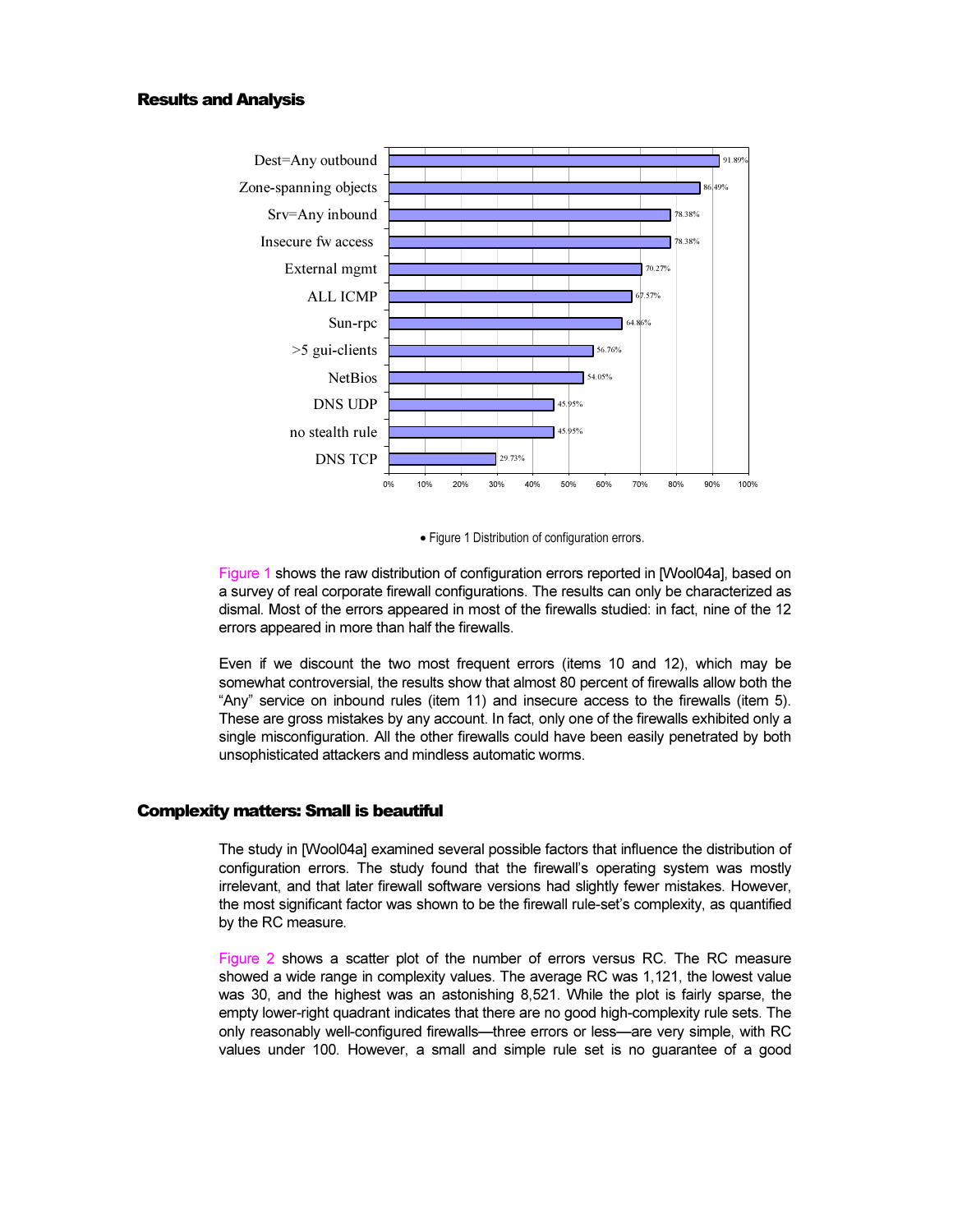configuration. The figure shows that a small rule set can be configured quite badly: there are two configurations with RC values under 1 00 but with six or more errors.



• Figure 2. Number of errors as a function of rule-set complexity. The RC scale is logarithmic. The middle green line represents the least-squares fit, and the red and blue lines represent one standard deviation above and below the least-squares fit line.

In fact, the RC measure yields a crude but fairly accurate prediction of the number of configuration errors: A linear regression shows that a rule set of complexity RC is predicted to have about  $ln(RC) + 1.5$  errors – this is the formula for the central green line in Figure 2 .

The conclusion to draw here is obvious: Limiting a firewall's rule-set complexity as defined by RC is safer. Instead of connecting yet another subnet to the main firewall and adding more rules and more objects, it's preferable to install a new, dedicated firewall to protect only that new subnet. Complex firewall rule sets are apparently too complex for administrators to manage effectively.

# 6. Direction-based filtering

## **Background**

Beyond the standard header fields, most firewalls are also capable of filtering based on a packet's **direction**: which network interface card the packet is crossing, and whether the packet is crossing the interface from the network into the firewall or vice versa. We call these last capabilities direction-based filtering.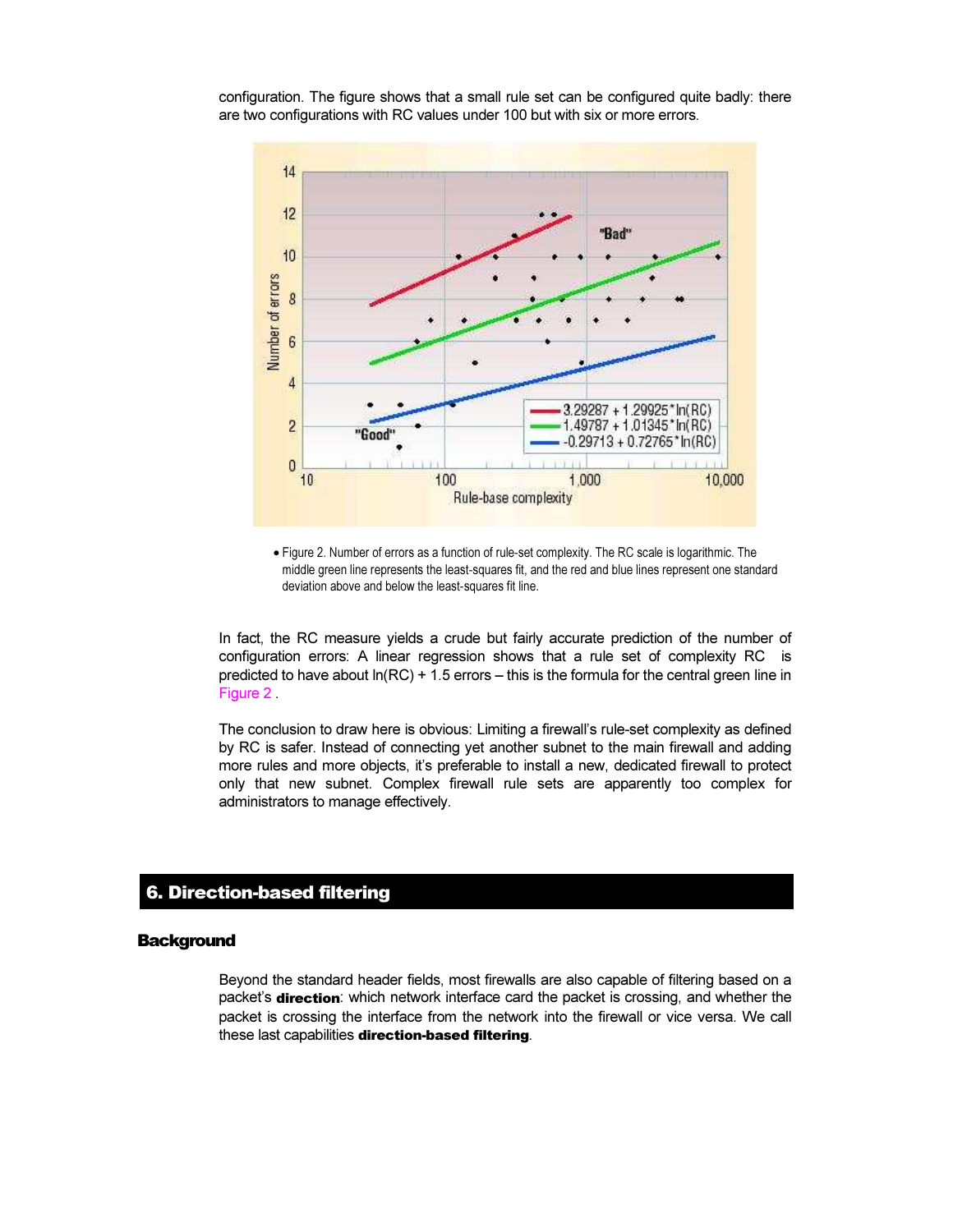Taking a packet's direction into account in filtering rules is extremely useful: It lets the firewall administrator protect against source address spoofing, write effective egress filtering rules, and avoid unpleasant side effects when referring to subnets that span the firewall.

Unfortunately, the firewall's definition of a packet's direction is different from what users normally assume. If interface  $e$ th0 connects the firewall to the internal network, then, from a user's perspective, "inbound on  $e$ th0" is actually "Outbound" traffic. This discrepancy makes it very confusing for firewall administrators to use the packet direction correctly, and creates a significant usability problem.

Most firewall vendors (exemplified by Cisco and Lucent) seem to be unaware of the usability issues related to direction-based filtering. These vendors simply expose the raw and confusing direction-based filtering functionality to the firewall administrators. A notable exception is Check Point. In order to avoid the usability problem, Check Point chooses to keep its management interface simple, and hide the direction-based filtering functionality in such a way that most users are essentially unable to use it (indeed, many users do not even know that a Check Point FireWall-1 can perform direction-based filtering).

As we saw earlier in this chapter, many firewalls are enforcing poorly written rule-sets, and in particular, direction-based filtering is often misconfigured or entirely unused. We suspect that direction-based filtering is under-utilized in great part due to the usability problem associated with the vendor's configuration tools.

### Why Use Direction-Based Filtering

#### Anti-Spoofing

It is well known that the source IP address on an IPv4 packet is not authenticated. Therefore, a packet's source address may be spoofed (forged) by attackers in an attempt to circumvent the firewall's security policy (cf. [ZCC00]). For instance, consider the very common firewall rule "From IP addresses in MyNet, to anywhere, any service is allowed". Assuming that  $MyNet$  is behind the firewall, this rule is supposed to allow all Outbound traffic from hosts in MyNet. However, an attacker on the Internet may spoof a packet's source address to be inside  $MvNet$ , and set the destination address to some IP address behind the firewall. Such a spoofed packet would clearly match the above rule, and be allowed to enter. Obviously, the attacker will not see any return traffic, but damage has already been done: this is enough to mount a DoS (denial of service) attack against hosts behind the firewall, and is sometimes enough to hijack a TCP session [Bel89].

The main defense against such spoofing attacks, at the perimeter firewall, is based on direction-based filtering. Legitimate packets with source IP addresses that belong to MyNet should only enter the firewall from its internal interface. Therefore, giving the rule a direction would cause spoofed packets not to match, and to be dropped by a subsequent rule.

#### Egress filtering

The primary goal of a firewall is to protect the network behind it. However, it is also important to filter egress traffic -- traffic that exits the network. Otherwise, the network may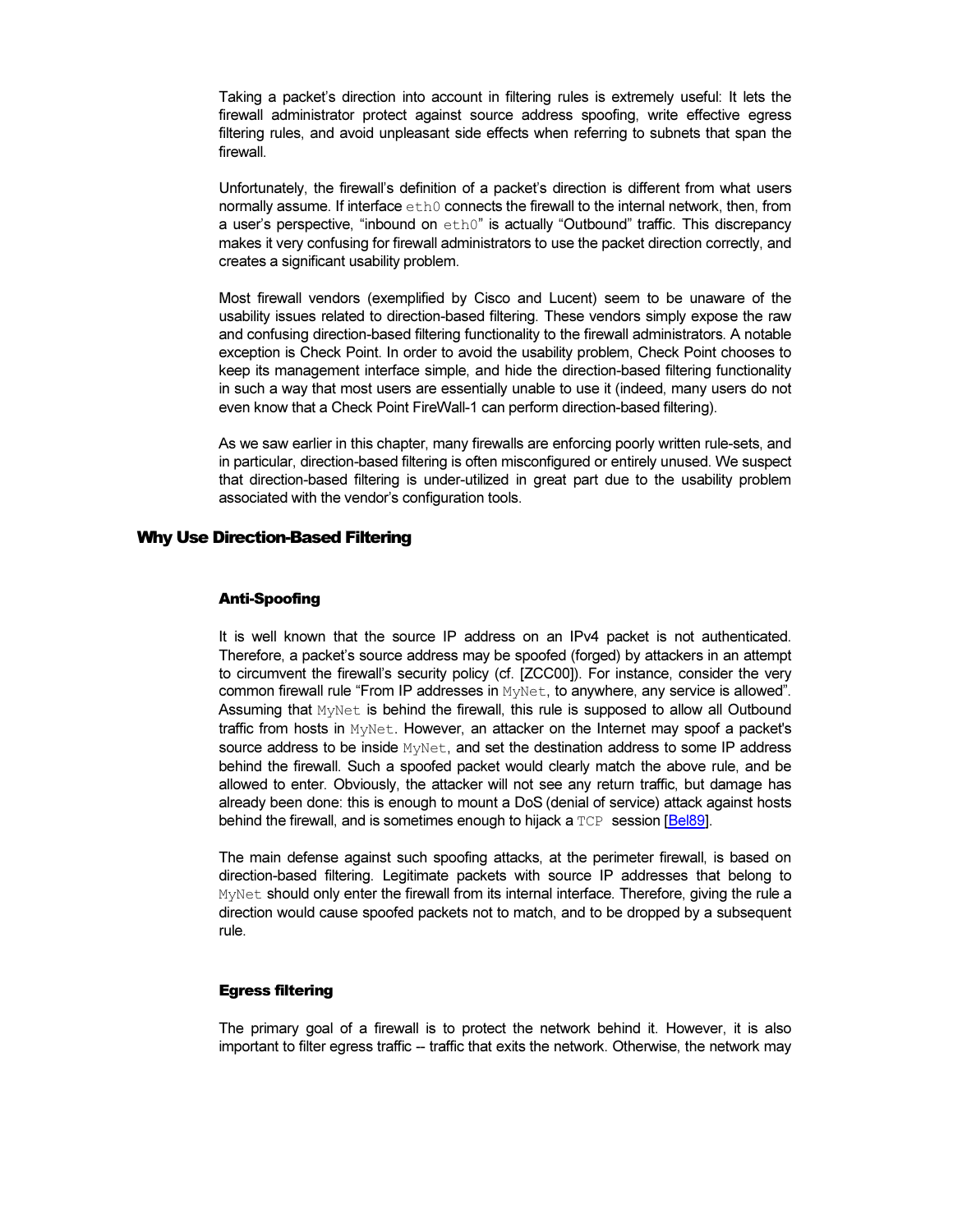become a launching point of attacks, and in particular, DoS attacks, against other organizations on the Internet, or against other zones in the internal network. During such attacks, the attacking host often sends spoofed packets, to conceal its true location. Such an attack can come from a compromised host on the internal network, or from any other network that is routing through the internal network (e.g., a business partner). A wellconfigured firewall can prevent most DoS attacks originating behind it. This is called egress-filtering.

Again, since the problem at hand is rooted in source address spoofing, the most effective way to combat it in IPv4 is by direction-based filtering. The solution outlined in the previous section essentially works as an egress-filtering rule too: if the *only* packets that are allowed to enter the firewall via its internal interface (on their way Out) are those packets with source address in MyNet, then the firewall will drop all the spoofed DoS attack packets. This forces the attacker to use legitimate source addresses, and makes the attack host easier to trace back.

Note that when we talked about Anti-Spoofing, we dealt with protecting the internal network. Egress filtering deals with protecting other networks from being attacked from the internal network. But since both problems are manifestations of source address spoofing, the solution is very similar and utilizes direction-based filtering.

See [SAN00, Edm02] for recommendations on how to write effective egress filtering rules for various types of firewalls. The same recommendations also appear in RFC 2827 [FS00]. Interestingly, the language in the RFC speaks of **ingress** filtering, because it is written for an audience of Internet Service Providers to whom source-spoofed traffic is inbound. This is another illustration of the confusion surrounding packet directions (more on this in the next sections).

#### Zone-spanning



Figure 3: The side effects of zone spanning definitions when the rule is "From MyNet to Anywhere with Any service", and  $MvNet$  includes both the Inside and the DMZ subnets. Arrow 1 indicates the intended traffic, arrows 2 and 4 indicate side-effects. Arrow 3 could be either intended or a side-effect, however current "best practices" suggest not to allow unrestricted Outbound traffic from the DMZ.

Firewall administrators often define objects that span more than one zone ("side") of the firewall. A typical case is to define the  $M_VNet$  group so that it contains both the internal net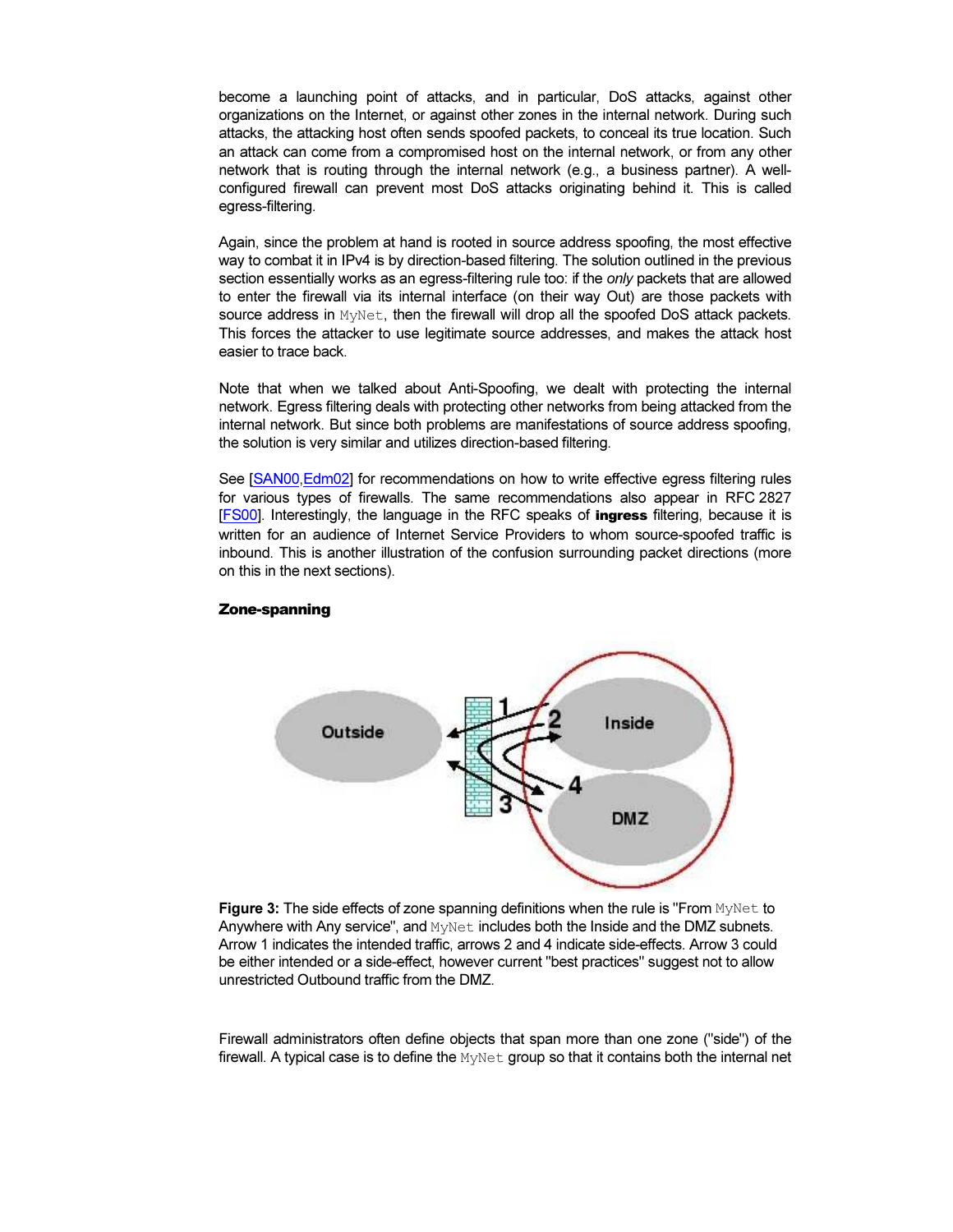and the DMZ (see Figure 3). When the  $MyNet$  group is zone-spanning, the rule "from MyNet to Anywhere with Any Service" has some unintended side-effects, besides the spoofing vulnerability we discussed before. Specifically, the rule now allows all traffic between the DMZ and the internal network, in both directions, because both subnets belong to MyNet, and both subnets obviously belong to "Any". This defeats the whole purpose of having a DMZ, since a compromised machine in the DMZ has full access to the internal network. Additionally, the rule also allows unrestricted Outbound traffic to originate from the servers in the DMZ, which is not considered prudent (cf. [Wool02]).

The best way to avoid such side-effects is to completely eradicate zone-spanning definitions, at least in "pass" rules. Unfortunately, zone-spanning definitions are often convenient and intuitive, so avoiding them may be difficult. In particular, the "Any" built-in definition is zone-spanning.

A less draconian measure would be to set the direction on the rule, as we suggested before. For instance, if the rule is applied only to traffic leaving the firewall via its external interface, then traffic between the DMZ and Inside zones will not match the rule and will be dropped (assuming that the firewall has no other matching rules that allow the traffic and a default DENY policy rather than default ALLOW.)

### Usability Problems with Direction-Based Filtering

As we saw, direction-based filtering is a highly useful technique to combat various types of spoofing attacks. Unfortunately, though, configuring firewalls to actually use directionbased filtering seems to involve a significant usability problem. This problem is caused by the clash between the user's global, network-centric, stance, and the firewall's local, device-centric, stance. There is ample anecdotal evidence supporting the existence of this difficulty on firewall mailing lists such as [FWW04], and, indirectly, in the amount of documentation devoted to explaining the use of direction-based filtering.

To a firewall administrator, IP addresses are usually split into two disjoint sets: "Inside" invariably means "my protected network" and "Outside" is the rest of the Internet. Traffic directions such a "Inbound" draw their meaning from this dichotomy. When there are other networks involved, such as DMZs, the distinctions blur somewhat, since the DMZ can be viewed as part of either the Inside or the Outside. Still, an Inbound flow of traffic is always understood to be traffic flowing from a less trusted IP address to a more trusted IP address, the latter being within the organization's perimeter.

To the firewall, however, "inbound on interface  $e$ th0" means "crossing interface  $e$ th0 from the adjacent network into the firewall". This may completely contradict the user's notion of "Inbound": If eth0 connects the firewall to the internal, protected, network, then "inbound on eth0" is actually "Outbound" traffic (see Figure 4). Furthermore, the same Outbound traffic is both "inbound on  $e$ th0" and "outbound on  $e$ th1", assuming that  $e$ th1 is the external interface. This discrepancy makes it very confusing for firewall administrators to use the packet direction correctly.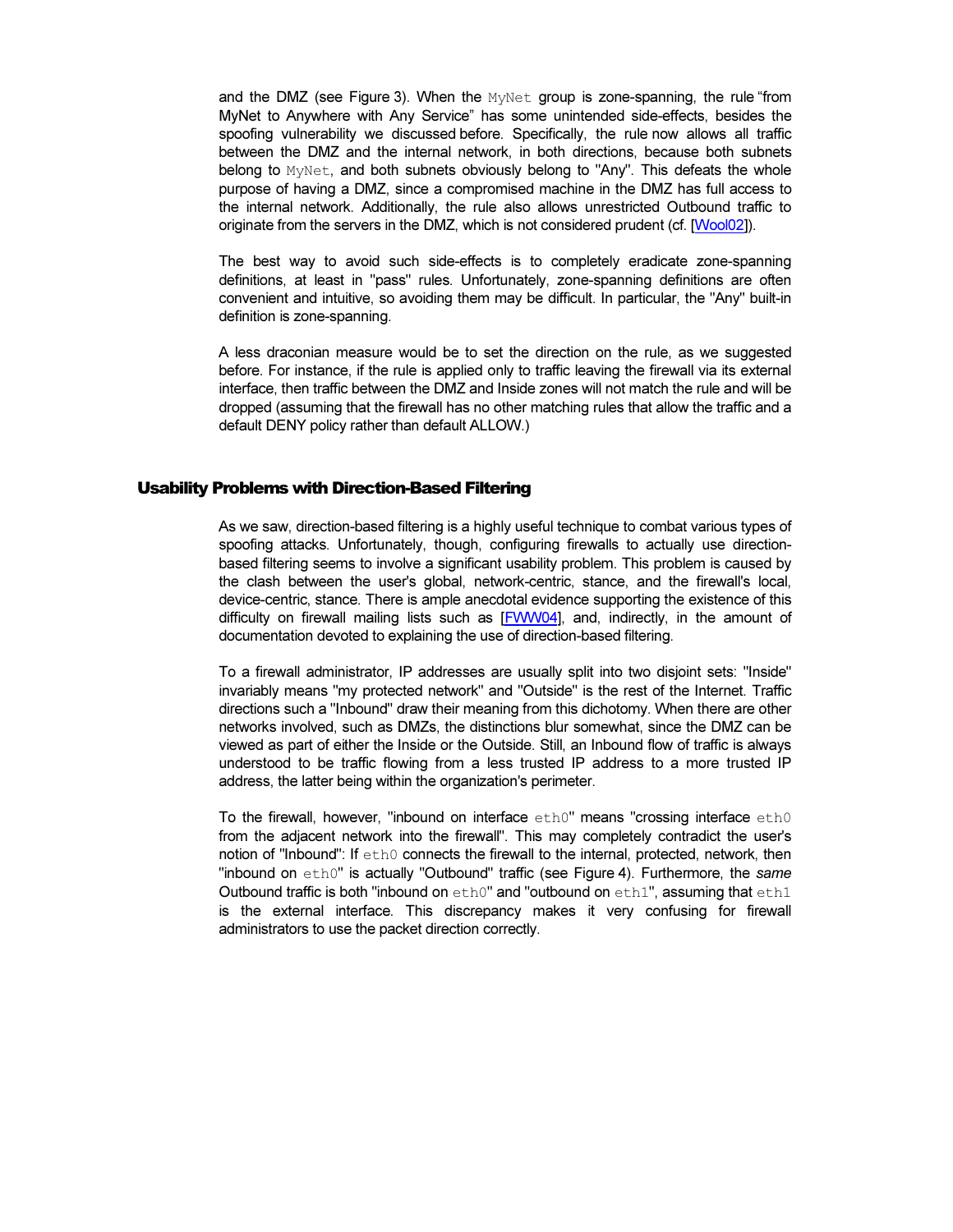

Figure 4: A traffic flow that it Outbound, and is both inbound on  $\text{eth}$  and outbound on eth1.

Note that the difficulty is not merely syntactic or specific to a particular firewall vendor's configuration language. A typical firewall is not aware of the levels of trust given to the networks attached to each of its interfaces. Absent of such global knowledge, the only way to specify a direction for traffic flowing through the firewall is device-centric, per interface. This implies that, *unavoidably*, the definitions in the firewall configuration language will often clash with the users' understanding.

[Wool04b] includes a detailed critique of several vendor's approaches to direction-based filtering, and suggests possible improvements.

# 7. Advanced Firewall Management

#### Higher-level configuration

As we have seen already, firewall configuration is a difficult task for humans to do well, as evidenced by the poor state of firewall configurations observed in [Wool04a]. A significant part of the problem is that the configuration is done at a very low level of abstraction, dealing with IP addresses (or groups) and services, with no higher level of abstraction available. Since the syntax and semantics of the rules and their ordering depend on the firewall product/vendor, this is akin to the dark ages of software, where programs were written in assembly language and thus the programmer had to know all the idiosyncrasies of the target processor.

These problems get even worse for medium- or large-sized companies, which use more than a single firewall, or use routers for internal packet filtering tasks. These filtering devices divide the company's intranets into multiple zones. In this case, the security policy is typically realized by *multiple* rule-bases, located on multiple firewalls that connect the different zones to each other. Thus, the interplay between these rule-bases must be carefully examined so as not to introduce security holes. It is easy to see how rapidly the complexity of designing and managing these rules grows, as intranets get more complex.

The Firmato prototype [BMNW04] was built to address these difficulties. Firmato is a multivendor firewall rule compiler. Its input comprises of a security policy, and a description of the network topology on which the policy is to be enforced. This information is written in Firmato's model description language (MDL). The compiler parses this input, transforms the data through several compilation phases, and produces firewall rules in the supported vendor's configuration languages. Firmato has the following distinguishing properties:

Separate the security policy design from the firewall/router vendor specifics. This allows a security administrator to focus on designing an appropriate policy without worrying about firewall rule complexity, rule ordering, and other low-level configuration issues. It also enables a unified management of network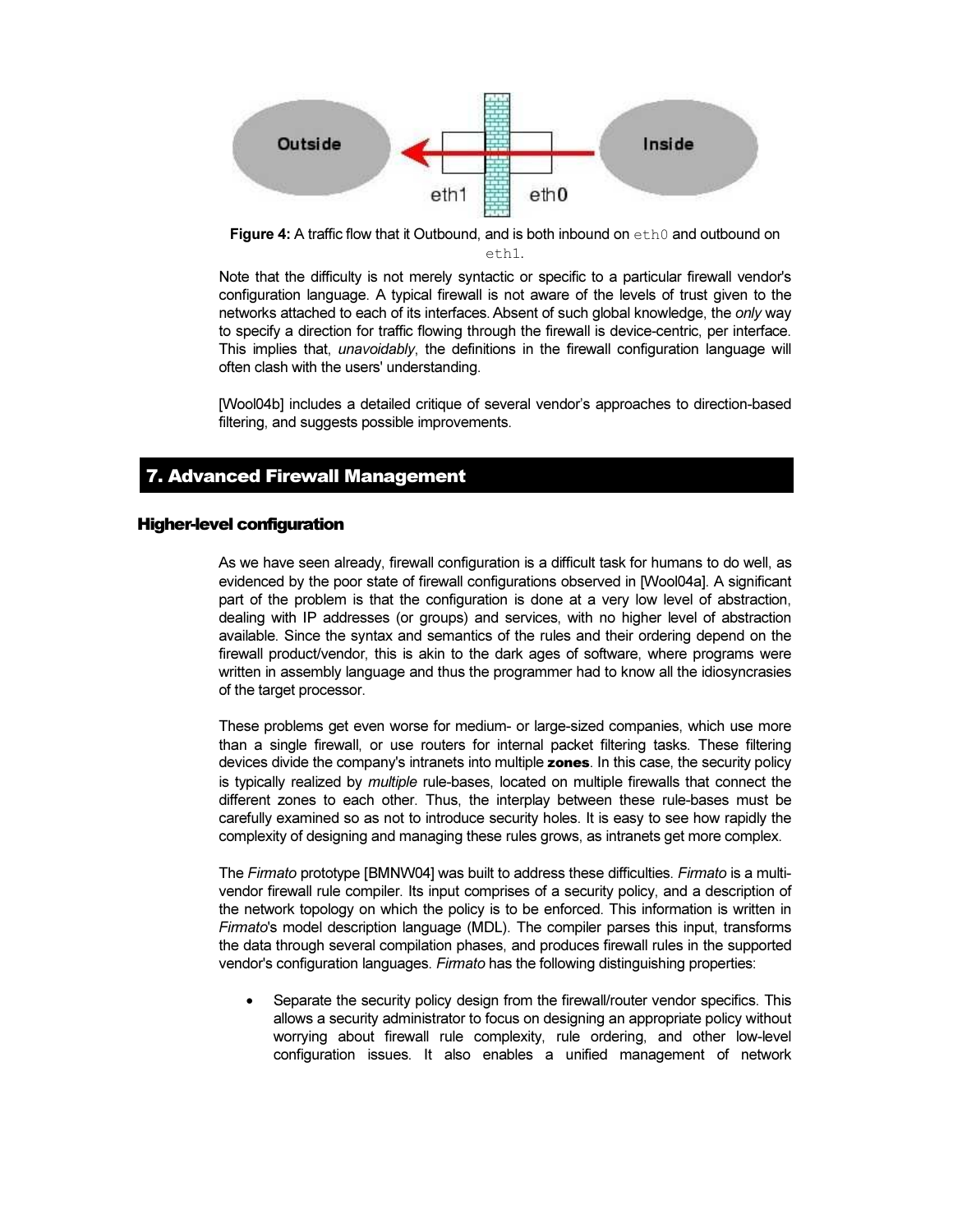components from different vendors and a much easier transition when a company switches vendors.

- Separate the security policy design from the actual network topology. This enables the administrator to maintain a consistent policy in the face of intranet topology changes. Furthermore, this modularization also allows the administrator to reuse the same policy at multiple corporate sites with different network details, or to allow smaller companies to use default/exemplary policies designed by experts.
- Generate the firewall configuration files automatically from the security policy, simultaneously, for multiple gateways. This reduces the probability of security holes introduced by hard-to-detect errors in firewall-specific configuration files.
- Automatically assign directions to all the rules, through the use of a routing-aware algorithm. This implies that anti-spoofing is turned on all the time, and requires no user intervention. Therefore, the Firmato approach side-steps the whole usability issue associated with direction-based filtering, by letting the compiler compute the correct direction for each rule.

In [BMNW04] the authors describe their modeling framework and algorithms. They report that a prototype system was built, and supported several commercially available firewall products. This prototype was used to control an operational firewall for several months. It seems that the *Firmato* approach is an important step toward streamlining the process of configuring and managing firewalls, especially in complex, multi-firewall installations.

## Firewall Analysis

Understanding the deployed firewall policy can be a daunting task. Administrators today have no easy way of answering questions such as "can I telnet from here to there?", or ``from which machines can our DMZ be reached, and with which services?", or ``what will be the effect of adding this rule to the firewall?". These are basic questions that administrators need to answer regularly in order to perform their jobs, and sometimes more importantly, in order to explain the policy and its consequences to their management. There are several reasons why this task is difficult, including:

- 1. Firewall configuration languages tend to be arcane, very low level, and highly vendor specific.
- 2. Vendor-supplied GUIs require their users to click through several windows in order to fully understand even a single rule: at a minimum, the user needs to check the IP addresses of the source and destination fields, and the protocols and ports underlying the service field.
- 3. Firewall rule-bases are sensitive to rule order. Several rules may match a particular packet, and usually the first matching rule is applied -- so changing the rule order, or inserting a correct rule in the wrong place, may lead to unexpected behavior and possible security breaches.
- 4. Alternating PASS and DROP rules create rule-bases that have complex interactions between different rules. What policy such a rule-base is enforcing is hard for humans to comprehend when there are more than a handful of rules.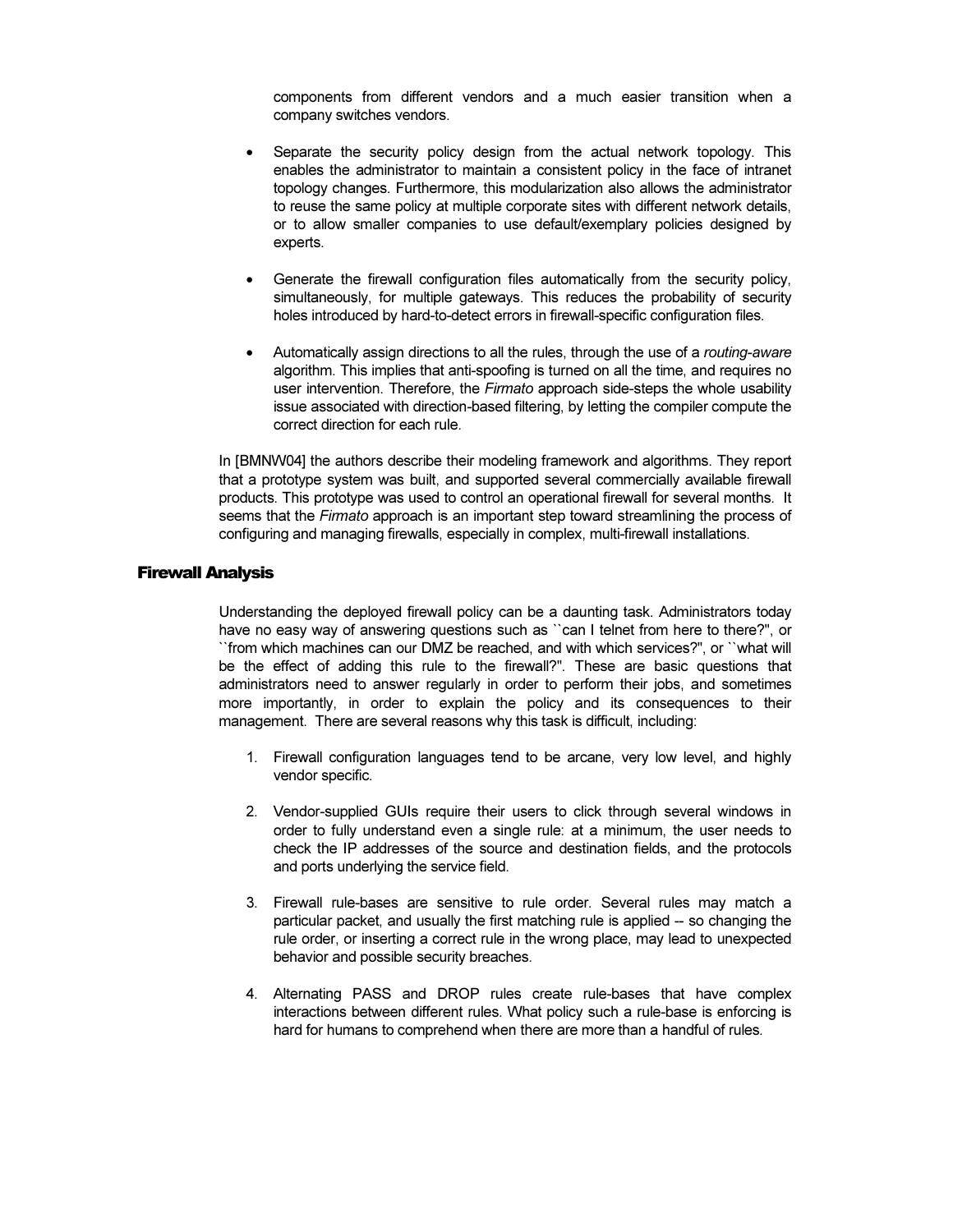5. Packets may have multiple paths from source to destination, each path crossing several filtering devices. To answer a query the administrator would need to check the rules on all of these.

The Fang research prototype [MWZ00] was designed and built to address these difficulties. This work was subsequently commercialized into the Firewall Analyzer [Wool01,Algo04], which currently support several of the leading firewall vendors. The design goals for these systems were as follows:

- 1. Use an adequate level of abstraction: The administrator should be able to interact with the tool on the level at which the corporate security policy is defined or expressed. In a large network, the tool should allow the administrator to quickly focus on important security aspects of testing.
- 2. Be comprehensive: A partial or statistical analysis is not good enough. A firewall with even a single badly-written rule is useless if an attacker discovers the vulnerable combination of IP addresses and port numbers.
- 3. Do no harm: Policy analysis should be possible without having to change or tinker with actual network configurations, which in turn might make the network vulnerable to attacks.
- 4. Be passive: Policy analysis should not involve sending packets, and should complement the capabilities of existing network scanners.

The first generation Fang prototype [MWZ00] interacted with the administrator through a query-and-answer session, using a simple GUI. This GUI let the administrator compose a query through a collection of menus, and displayed the results of the query. Fang demonstrated, for the first time, that static firewall policy analysis was possible, and an important task. However, the most important lesson learned from Fang was that users often do not know what to query.

Therefore, in subsequent generations of the tool, human input is limited to providing the firewall configuration, and the analysis is fully automated from that point on. Instead of a manually-written topology file, the Firewall Analyzer accepts the firewall's routing table. Instead of the point-and-click interface, automatically issue all the "interesting" queries. Work on this topic is still ongoing, and Improvements are added at a rapid pace. The reader is referred to [Wool01, Algo04] for further details.

## **Glossarv**

Action – The decision of a firewall rule, such as Pass, Drop, Reject, Log

Basic packet filter  $- A$  firewall or router that matches packets only according to their header fields, without keeping any state.

Direction-based filtering  $-$  The firewall's ability to match packets based on the network interface card they are crossing and the direction (into or out of the firewall)

 $DMZ - De-Militarized Zone - A$  subnet that is accessible from outside the perimeter (usually contains public servers), and is semi-trusted.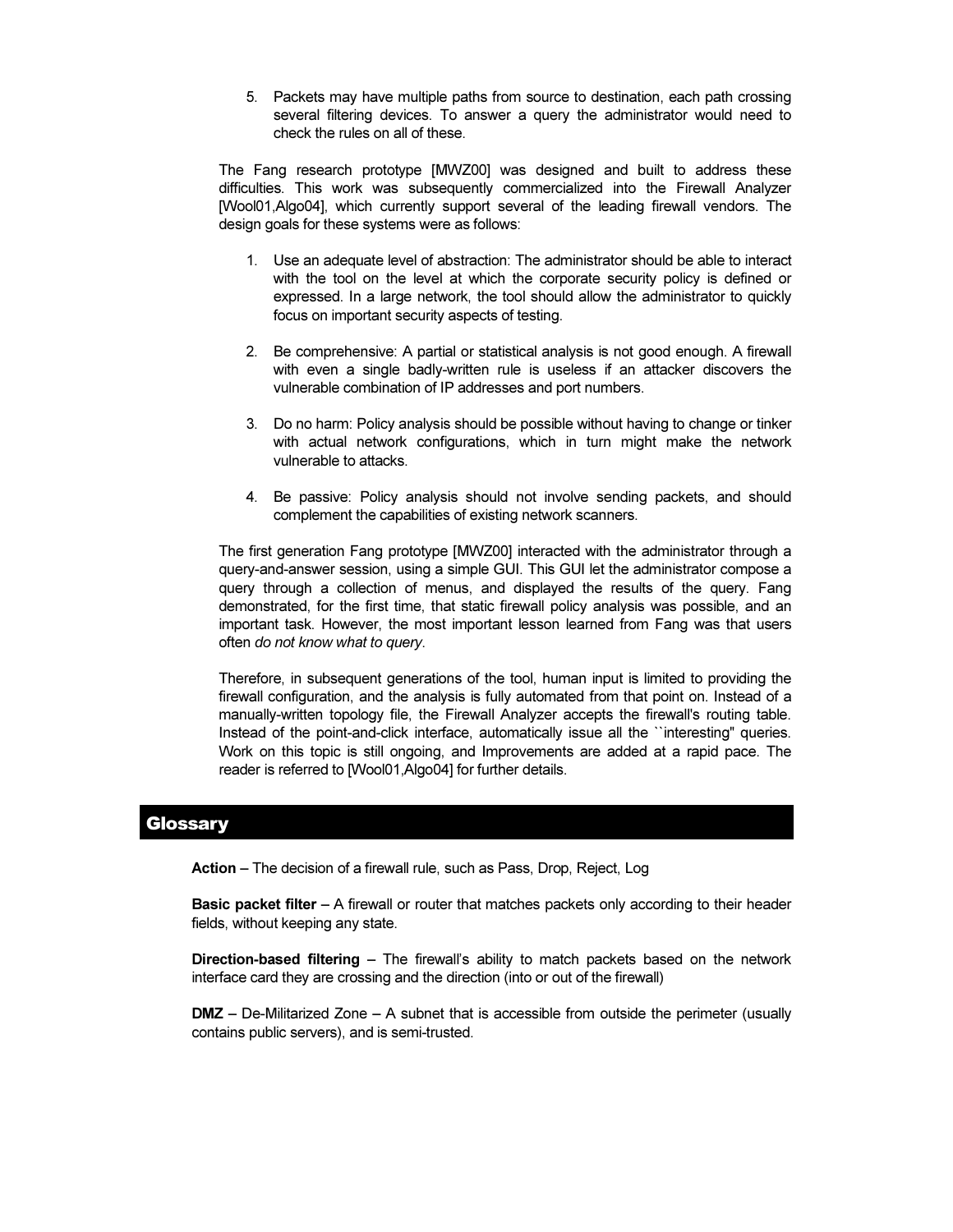**Stateful firewall** – A firewall that matches packets based on their headers and also on the state (or history), such as whether the packet belongs to an open flow.

First-match semantics – Among all the rules that match a given packet, take the action stated in the first rule.

Packet matching – The process of comparing packets to all the rules in the rule-base, and optionally to the state, and finding the action to take.

Policy – The organization's choices of which types of packets are allowed to cross into or out of the network. Encoded as a rule-base.

Rule-base – An ordered list of rules that instruct the firewall what to do. Each rule describes a set of packets, and an action for this set.

Spoofing – Forging the source IP address of a packet in order to bypass the firewall rules or to avoid detection.

 $\text{Zone} - A$  collection of subnets, which are located behind one of the firewall's network interface cards.

Zone Spanning  $- A$  subnet definition that contains IP addresses, which are located in more than one zone. Considered harmful.

# Cross References

- Firewall Basics pp.  $\# \# \#$
- Firewall Architectures pp. ###
- Proxy Firewalls pp.  $\# \# \#$

# **Bibliography**

#### Books

[RGR97] A. Rubin, D. Geer, and M. Ranum, Web Security Sourcebook, Wiley Computer Publishing, 1997.

[CBR03] W.R. Cheswick, S.M. Bellovin, and A. Rubin, Firewalls and Internet Security: Repelling the Wily Hacker, 2<sup>nd</sup> edition, Addison Wesley, 2003.

[ZCC00] E.D. Zwicky, S. Cooper, and D.B. Chapman, Building Internet Firewalls, 2<sup>nd</sup> edition, O'Reilly & Assoc., 2000.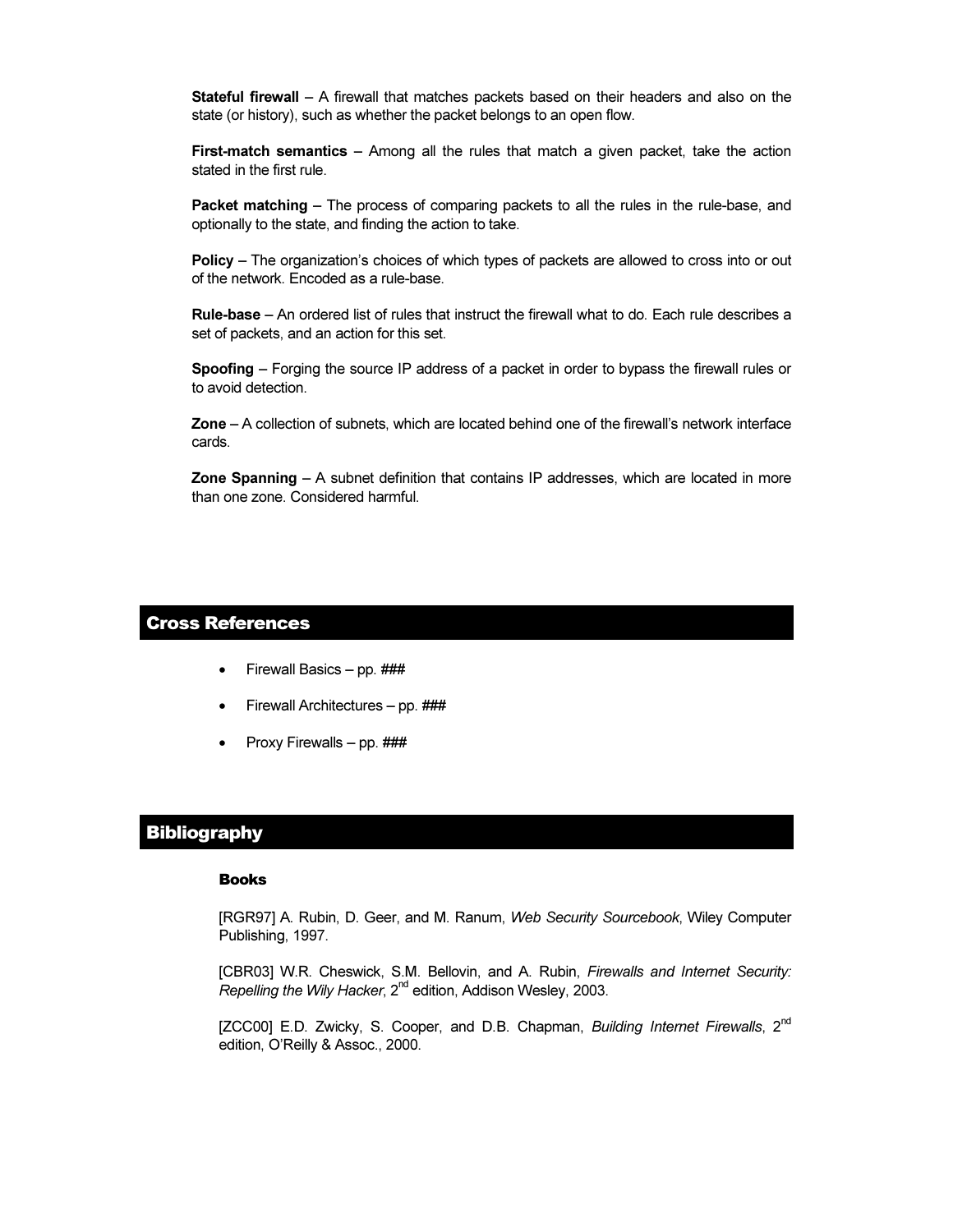[CF01] D. W. Chapman and A. Fox. Cisco Secure PIX Firewalls. Cisco Press, 2001.

[HH99] G. Held and K. Hundley. Cisco Access Lists. McGraw-Hill, 1999.

[Wel02] D. D. Welch-Abernathy. Essential Checkpoint Firewall-1: An Installation, Configuration, and Troubleshooting Guide. Addison-Wesley, 2002.

#### Web Resources

[Algo04] Algorithmic Security Firewall Analyzer. http://www.algosec.com.

[FWW04] Firewall Wizards. Electronic mailing list, 1997-2004. Archived at http://honor.icsalabs.com/mailman/listinfo/firewall-wizards.

[Ful04] Cathy Fulmer's Firewall Product Overview. http://www.thegild.com/firewall/

[Net] Linux netfilter/iptables. http://www.netfilter.org/

[Pf] OpenBSD packetfilter (pf). http://www.benzedrine.cx/pf.html

[IPF] FreeBSD IP Filter. http://coombs.anu.edu.au/~avalon/

[Bla03] CERT Coordination Center, "CERT Advisory CA-2003-20: "W32/Blaster Worm," 11 Aug. 2003; http://www.cert.org/advisories/CA-2003-20.html.

[SANS03] SANS Institute, "The Twenty Most Critical Internet Security Vulnerabilities," v. 4.0, 2003; http://www.sans.org/top20/.

[SAN S00] SANS In stitute, Global Incident Analysis Center. Egress filtering, v0.2. Electronic publication, http://www.incidents.org/protect/egress.php, February 2000.

#### Articles

[Bel89] S. M. Bellovin. Security problems in the TCP/IP protocol suite. Computer Communications Review, 19(2): 32-48, 1989.

[BMNW04] Y. Bartal, A. Mayer, K. Nissim, and A. Wool. Firmato: A novel firewall management toolkit. ACM T. Computer Systems, November 2004. An earlier version appeared in Proc. 20th IEEE Symp. on Security and Privacy, 1999

[Edm02] M. T. Edmead. Egress filtering. TISC Insight, 4(1), January 2002. Electronic newsletter, http://www.tisc2001.com/newsletters/41.html.

[FS00] P. Ferguson and D. Senie. Network ingress filtering: Defeating denial of service attacks which employ IP source address spoofing. Internet Engineering Task Force RFC 2827, May 2000. http://www.ietf.org/rfc/rfc2827.txt. An earlier document is RFC 2267, January 1998.

[MWZ00] A. Mayer, A. Wool, and E. Ziskind, "Fang: A Firewall Analysis Engine," Proc. IEEE Symp. Security and Privacy (S&P 2000), IEEE Press, 2000, pp. 177-187.

[RW04] D. Rovniagin and A. Wool, "The Geometric Efficient Matching Algorithm for Firewalls", Proc. 23rd Convention of IEEE Israel, September 2004.